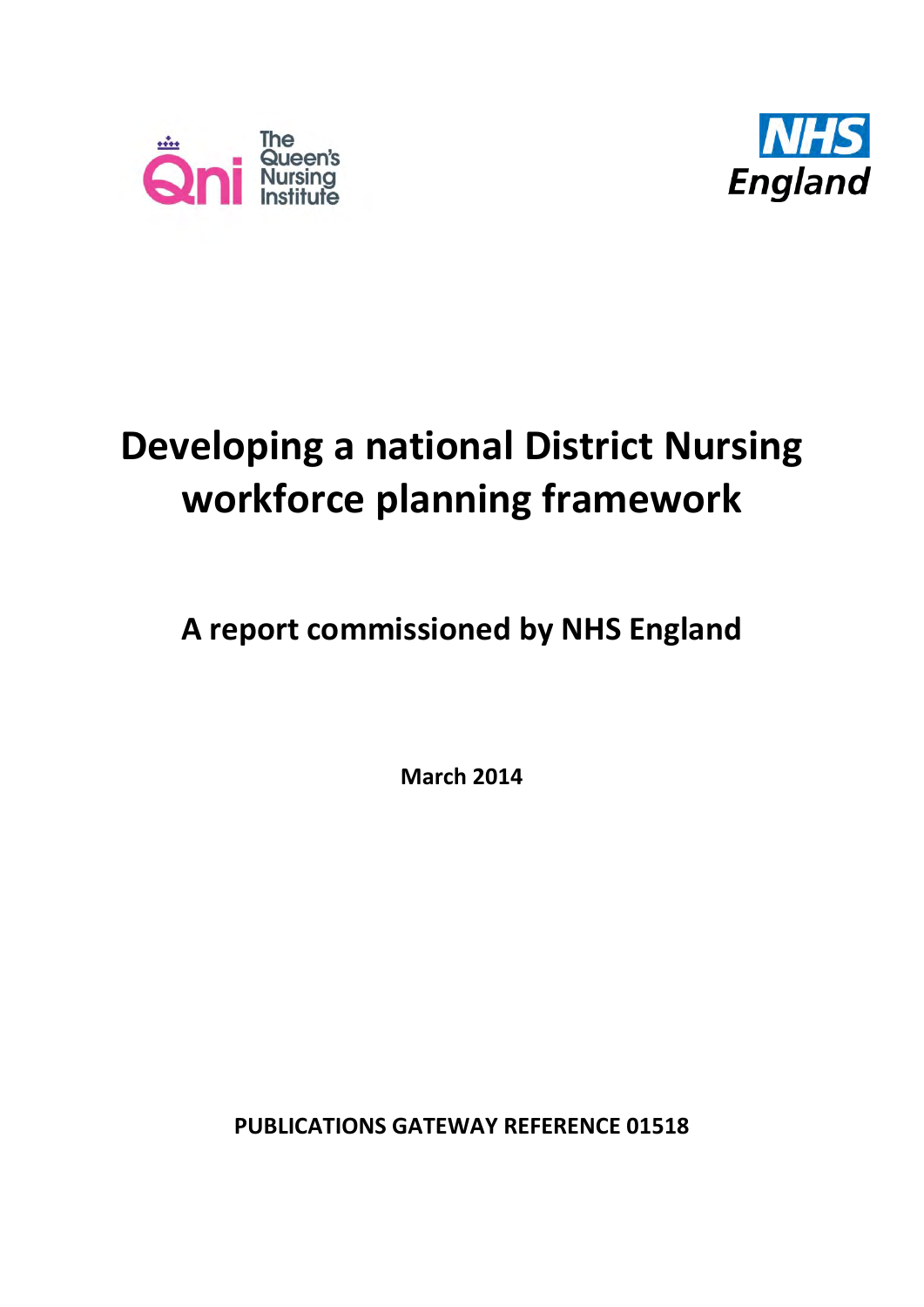# **Contents**

|               | <b>Executive Summary</b>                               | 2  |
|---------------|--------------------------------------------------------|----|
| $\mathbf 1$ . | <b>Introduction</b>                                    | 4  |
| 2.            | <b>Methodology</b>                                     | 7  |
| 2.1           | Advisory group                                         | 7  |
| 2.2           | Regional workshops                                     | 7  |
| 2.3           | Evaluation of existing District Nursing planning tools | 9  |
| 2.4           | Site Visits and Remote Scrutiny                        | 10 |
| 2.5           | Online survey                                          | 11 |
| 2.6           | Literature review                                      | 12 |
| 3.            | <b>Key findings</b>                                    | 13 |
| 3.1           | Advisory group                                         | 13 |
| 3.2           | Regional workshops                                     | 13 |
| 3.3           | Evaluation of existing District Nursing planning tools | 16 |
| 3.4           | Online survey                                          | 19 |
| 4.            | Discussion - method classification                     | 21 |
| 5.            | <b>Conclusions</b>                                     | 24 |
| 6.            | <b>Proposed Development</b>                            | 25 |
|               |                                                        |    |

### **Appendices**

- Appendix 1 Workshop Programme Birmingham 8 October
- Appendix 2 Workshop feedback (Birmingham)
- Appendix 3 Workshop attendee positions
- Appendix 4 Method summaries
- Appendix 5 Episodes of Care (Country Durham and Darlington NHS FT)
- Appendix 6 Literature Review
- Appendix 7 UWL Capacity Tool reports
- Appendix 8 District Nursing Service Skills Matrix Oxford Health (excerpt)
- Appendix 9 Stockport "DominiC" tool presentation slides
- Appendix 10 Stockport Electronic Master Patient Index (eMPI) Allocation System
- Appendix 11 UWL Community Staffing Methods presentation slides
- Appendix 12 UWL Community Nursing Workload Project analysis
- Appendix 13 Electronic Referral and Caseload Scheduling material
- Appendix 14 Survey responses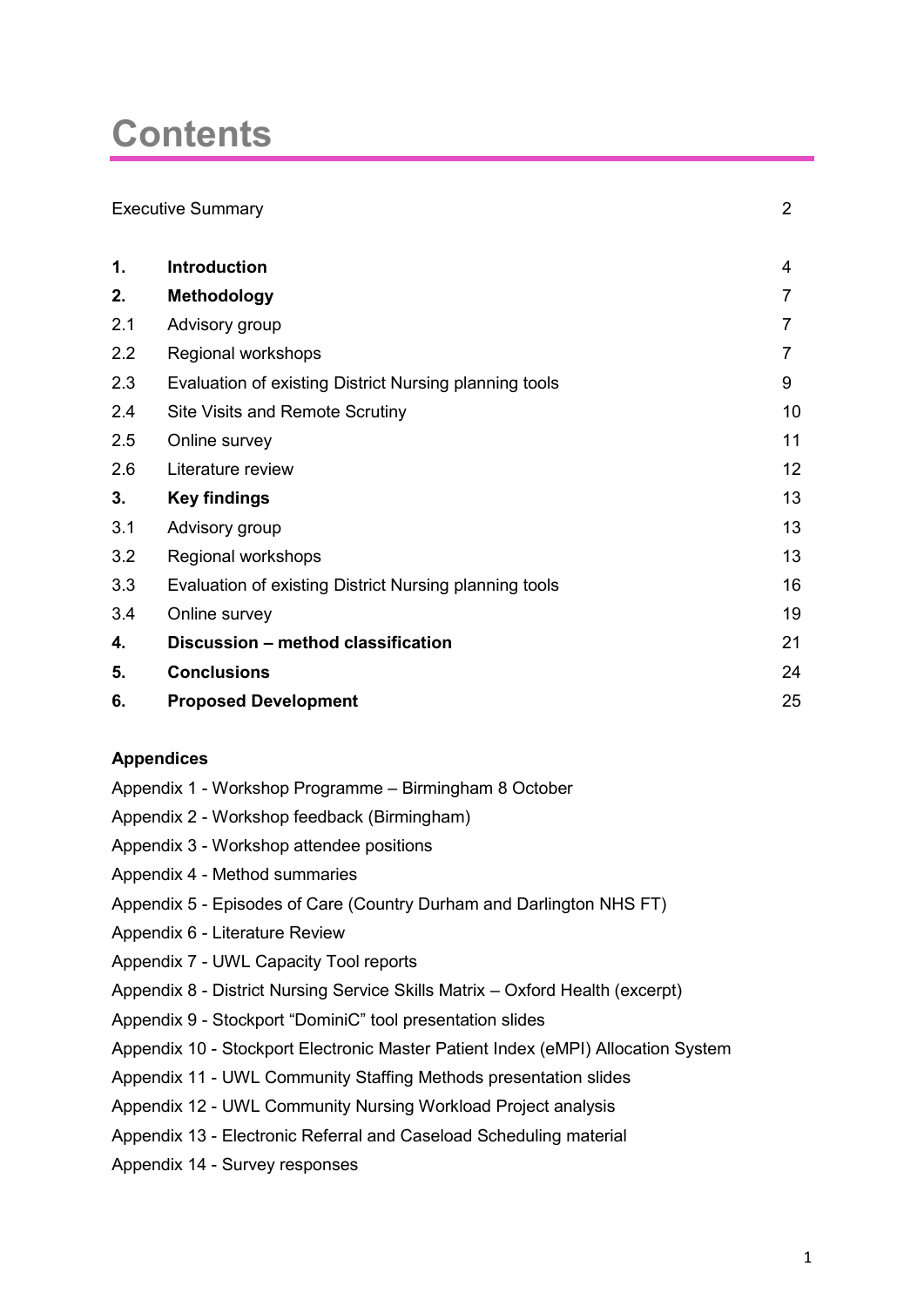# **Executive Summary**

The QNI was commissioned by NHS England to explore the current practices of caseload allocation within the District Nursing service in order to improve the basis on which the commissioning of the service can be planned and to understand more fully how the demand for the service might be forecast in response to changing demographics of the population.

The QNI consulted representatives from across the District Nursing service to scope current practice around patient caseload allocation and the future requirement for systematic workforce planning.

This report confirms the need for a robust system to objectively assess population demands, determine the size of the workforce required to meet demand in a given locality, and deploy the available workforce efficiently to ensure quality services and focus on the needs of patients.

All the contributors to this report expressed the need for access to new methods to help inform service planners and commissioners.

The findings from this study support the view that more systematic service planning is required. This includes increased access to operational scheduling tools as well as more strategic, robust and flexible workforce planning methods.

A review of the literature specific to District Nursing found that future approaches will benefit by embracing robust new technology, ensuring automated data entry, analysis and reporting. Constant re-iteration will ensure that design and content remain relevant. This will ensure that District Nursing services can utilise and refine the wealth of data at its disposal, to help inform management decisions.

Recent social and economic trends have placed increasing demands on District Nursing services, increasing caseloads, workforce pressures, and associated risks. It is imperative that commissioners and service providers have the right tools to enable them to understand and minimise risks associated with workforce shortfall and the opportunities for service improvement.

Historically, decisions about workforce structure and scheduling have occurred on a decentralised, ad-hoc basis. They rely on the judgment of team leaders, and are often derived from available budgets, historic practice or overly simplistic and standardised caseload sizes.

Notwithstanding new technology and systems, the majority of providers still work on a nonsystematic basis. Decision making remains decentralised, not supported by robust data, and often ignores the complexity associated with local factors such as deprivation, number of care homes and geographical spread of patients.

The literature identified that there was a lack of strategic workforce forecasting to predict future demand based on the underlying needs of the population.

This report makes two key recommendations:

### **Recommendation 1**

### **To develop a District Nurse Strategic Workforce Planning Tool**

This would collate data over a year or number of years ensuring that future demand is aligned with available workforce and budgets. This would help determine the future strategy:

determining the boundaries and caseload size of each locality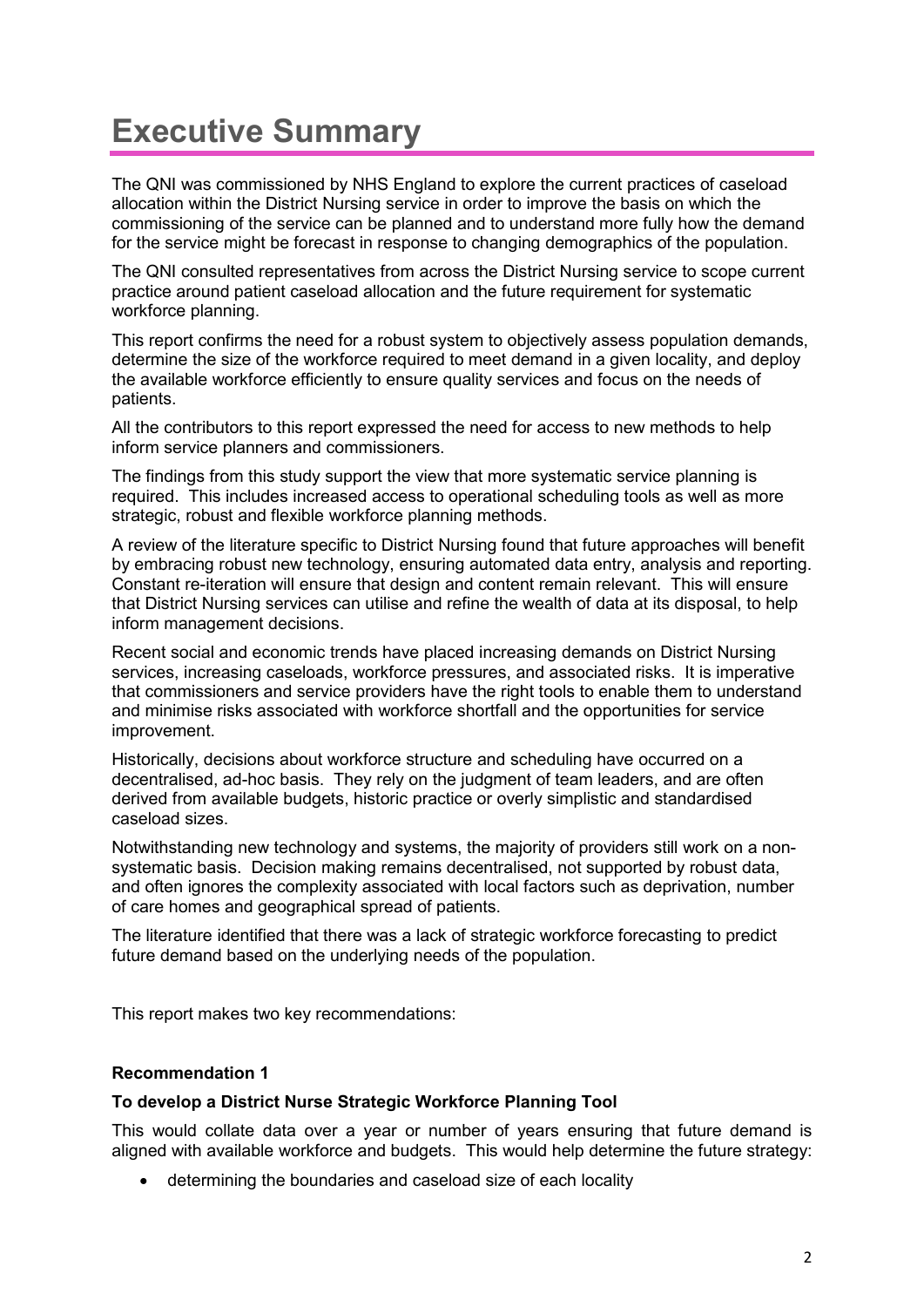- the size and skill mix of the workforce in each locality
- workforce roles (including clinical and non clinical responsibilities)
- service offer which services should be provided and for which care pathways
- service specifications tasks involved, intensity, venue setting and location, workforce needed

### **Benefits:**

Developing a District Nurse Strategic Planning Tool will:

#### **1. for commissioners:**

- increase transparency
- assist service contract discussions
- improve reporting
- enable contribution to strategies supporting future service offer and workforce requirements
- renew focus on outcomes
- enable performance comparisons across organisations

#### **2. for service providers:**

- inform strategic service development and decision making around service structure, service offer and future workforce requirements
- facilitate comparison of baseline and benchmarking data with other services
- share ideas and innovation

### **Recommendation 2**

#### **To create a locally tailored operational scheduling tool**

This would capture and assign work to practitioners, based around patient need and practitioner availability,

It would ensure appropriate prioritisation, taking account the skills of the practitioner.

It would increase workforce efficiency and reduce administration time.

This operational tool would be refreshed frequently and used for daily and weekly caseload management, operating within the constraints of the existing workforce and service offer.

It would facilitate learning and sharing of best practice.

The two tools should be compatible with each other.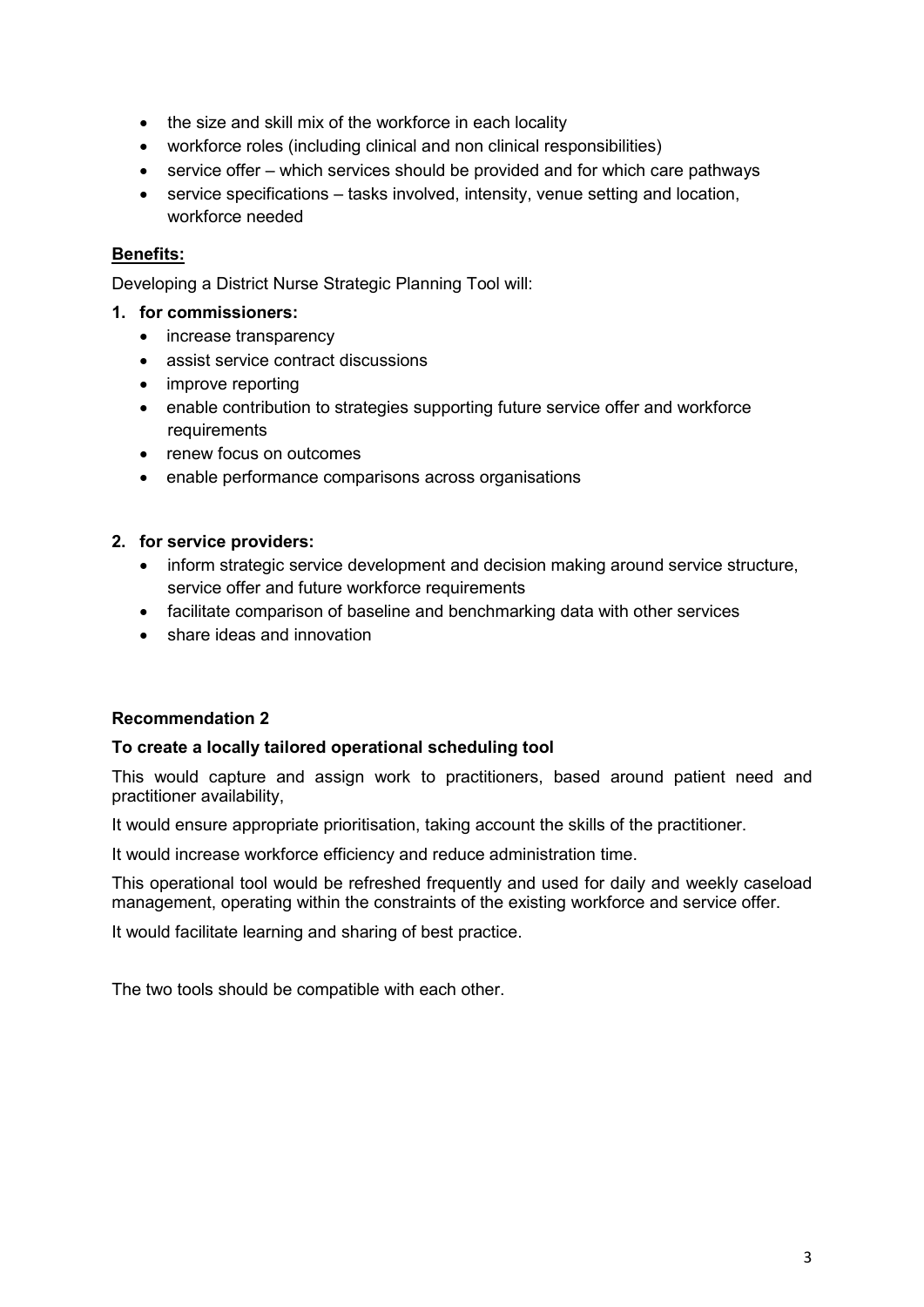# **1. Introduction**

### **1.1 Background**

Workforce planning and caseload allocation refers to the process by which service providers determine the patient need in a locality, the number and skill mix of the workforce needed to deliver specified services to those patients, and then allocate practitioners to individual patients.

This involves two separate levels of planning – strategic planning to determine the workforce required, and the operational planning of patient scheduling, making best use of resources whilst adhering to established strategies.

Planning at each of these levels may occur either systematically or using more informal approaches, relying on the experience of managers. Historically the latter approach has been more common. However given recent trends and new pressures facing the District Nursing services, and better access to technology, there is a unique opportunity to introduce more systematic planning in District Nursing.

Recent trends that impact on the services include:

- The demand for nursing care at home is growing, leading to increased caseloads
- An aging population with more complex needs
- An increased prevalence of complex long term health conditions
- Pressures in secondary care leading to more people being discharged from hospital earlier and with more advanced medical conditions
- Advances in healthcare techniques and technology allowing more complex care to be delivered at home
- A decrease in the number of qualified District Nurses and community specialists

As part of the Chief Nursing Officer for England's 'Compassion in Practice' initiative, the QNI was commissioned by NHS England to explore the current practices of caseload allocation within the District Nursing service in order to improve the basis on which the commissioning of the service can be planned and also to understand more fully how the demand for the service might be forecast in response to changing demographics of the population.

Specifically, the QNI were commissioned to:

1. Gather, review and analyse the best evidence of current workforce planning and caseload analysis tools that will support commissioners to commission community nursing;

2. Simultaneously identify innovative models of workforce and caseload demand that could be further field tested;

3. Collate all evidence, findings and analysis and test with key stakeholders through a series of workshops to define and agree a valid workforce planning and caseload allocation tool that could then be used by commissioners with providers.

### **1.2 Consultation Exercise**

This consultation has been undertaken to understand and address service planning challenges, both strategic and operational, and to determine the system requirements as expressed by those who deliver services.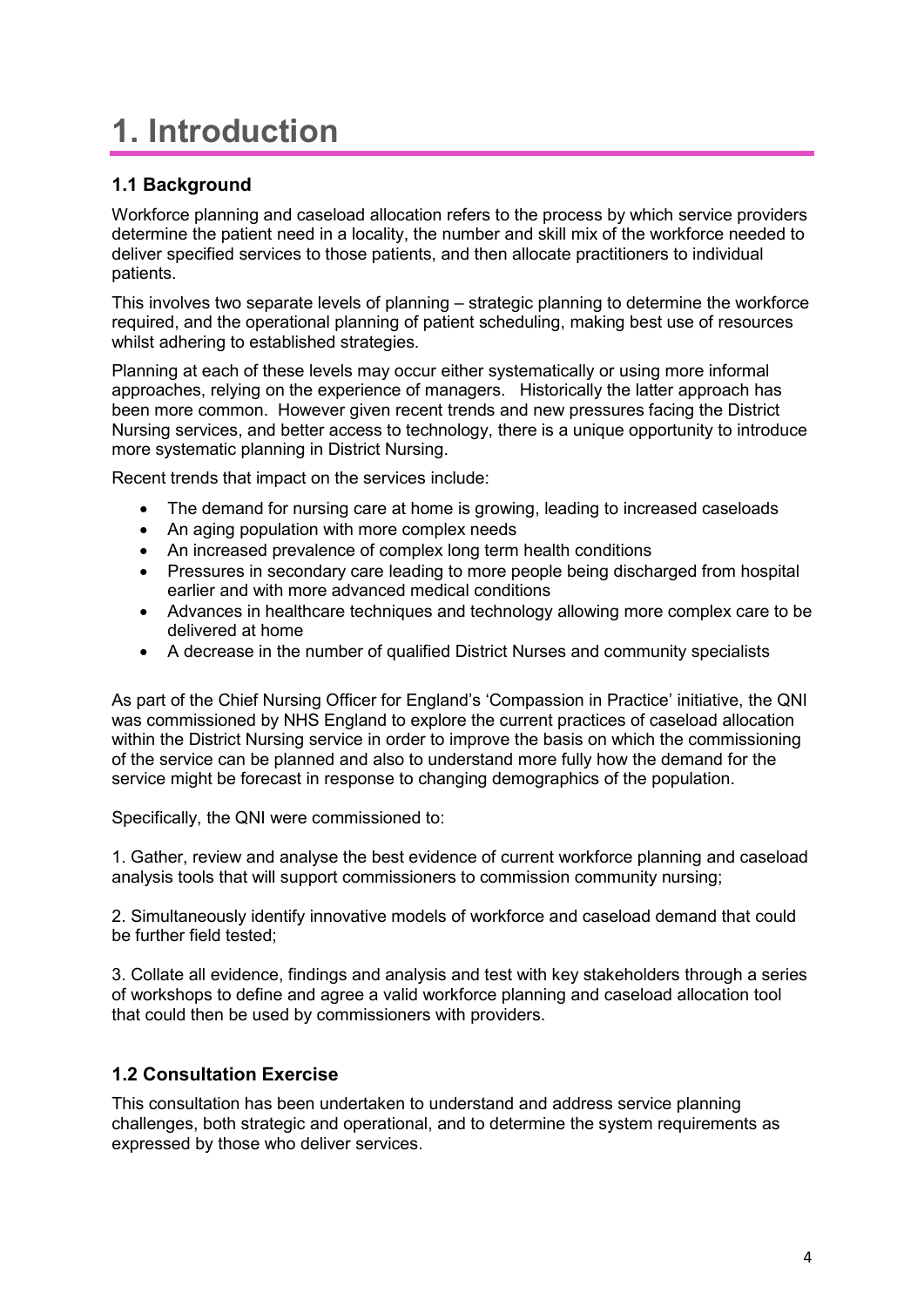The consultation exercise focused on the need for a systematic framework for workforce planning and caseload allocation for District Nursing, trying to identify current best practice. The recommendations of this report are based on these findings, and look towards the development of a new national framework, to improve service planning and reporting.

System requirements were determined based on work undertaken previously by The Queen's Nursing Institute (QNI), including surveys and feedback from service providers. This identified an apparent lack of systematic planning within District Nursing workforces.

It is recognised that service providers operate in unique environments, with local strategies reflecting underlying population needs, demography, geography, commissioning structures, funding levels, information systems, available technology and workforce.

It is imperative that the development of a new system should reflect consultation with service providers across the country, ensuring that future developments reflect the diversity of need while addressing key issues impacting on the service.

To ensure a broad understanding of existing issues and future requirements, it was decided that key issues to be covered during the consultation would include:

- Existing processes guiding decision making around workforce planning and caseload allocation
- Concerns, risks and perceived inadequacies in the current system
- Recent initiatives or methods being applied and their impact / outcomes
- What a good planning system would look like
- Specific ideas for improvement, including ideas from other areas of the health system or other countries
- How we can leverage the power of existing systems, intelligence and technology

### **1.3 Outcomes**

The consultation exercise identified:

- Common themes from the responses around existing planning systems
- Requirements for systematic workforce planning and caseload allocation tools
- Existing effective practice in this area, and the outcomes being achieved from such tools and processes.

The project drew on the experience of people involved from all areas of the service, to identify common issues and suggestions for improving planning and caseload allocation. This also identified the positive results of existing planning systems.

The recommendations in this report outline a realistic plan to develop a national service planning framework: accessible tools that can be configured and implemented to reflect service providers' requirements, owned and used by the providers.

If implemented, these recommendations will address the findings of the consultation, giving consideration to the integration of existing effective systems into new planning tools.

### **1.4 Work performed**

The consultation involved the following activities:

 Holding three stakeholder workshops, to allow issues to be discussed and provide a common understanding of the issues affecting providers and commissioners.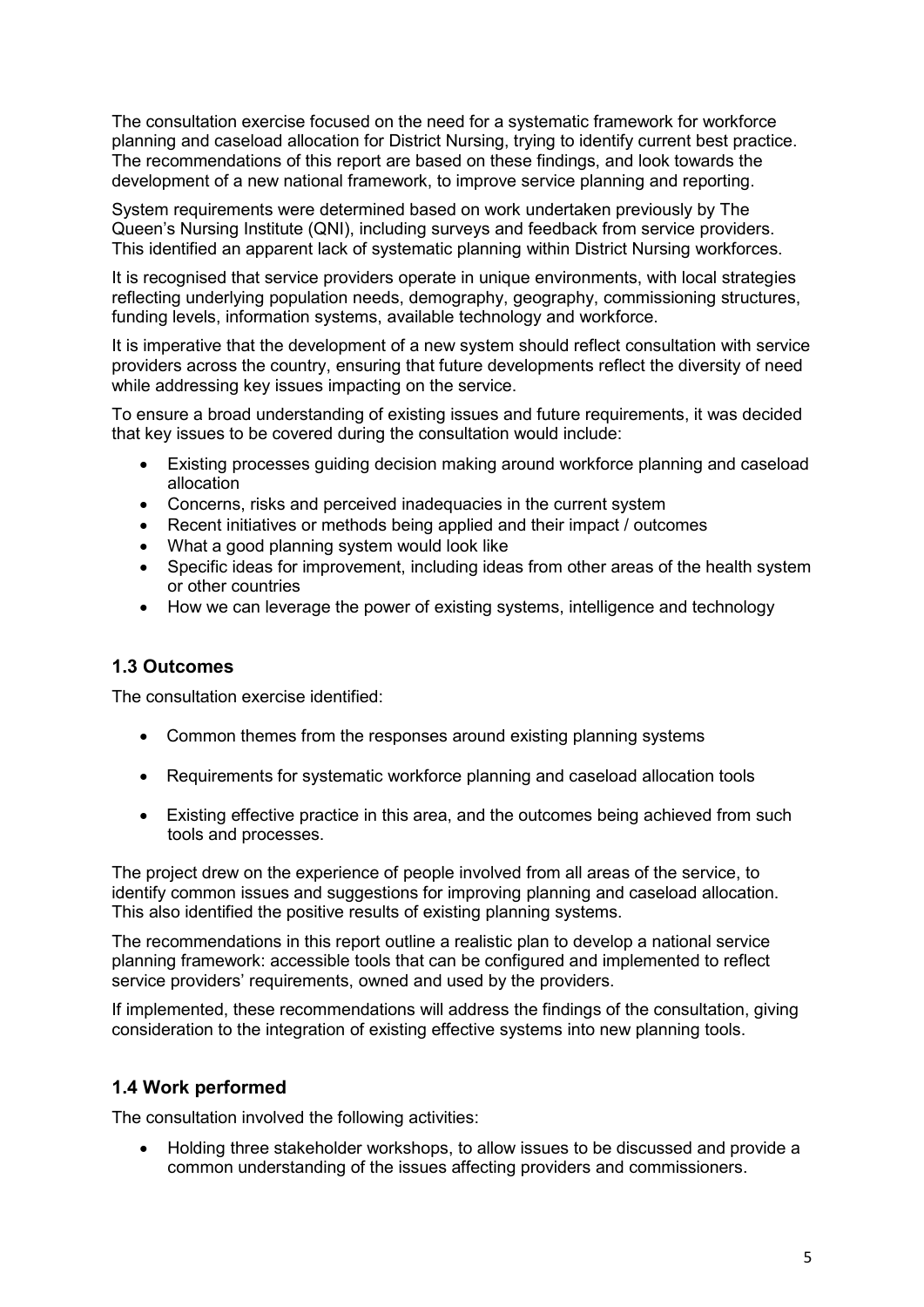- Meetings with agreed external parties and providers to review the application of existing innovation and capabilities to improve planning in District Nursing.
- Collation of results and link to the key findings from the "QNI 2020 Vision" survey, highlighting key developments, risks, concerns and planning processes relating to workforce planning and caseload allocation.
- Circulation of an additional information request to selected respondees from the QNI 2020 survey to extract further information in areas of interest to this project.
- Review of other sources of information or research that arose or were recommended by the advisory group.
- The project has also been informed by the overall findings of the Literature Review, which presents a review of the evidence supporting workforce planning and ways in which patients are currently allocated within the District Nursing service

### **1.5 Timescale**

The consultation commenced in September 2013 and analysis of the results finished in December 2013. Editing and review took place between January and April 2014.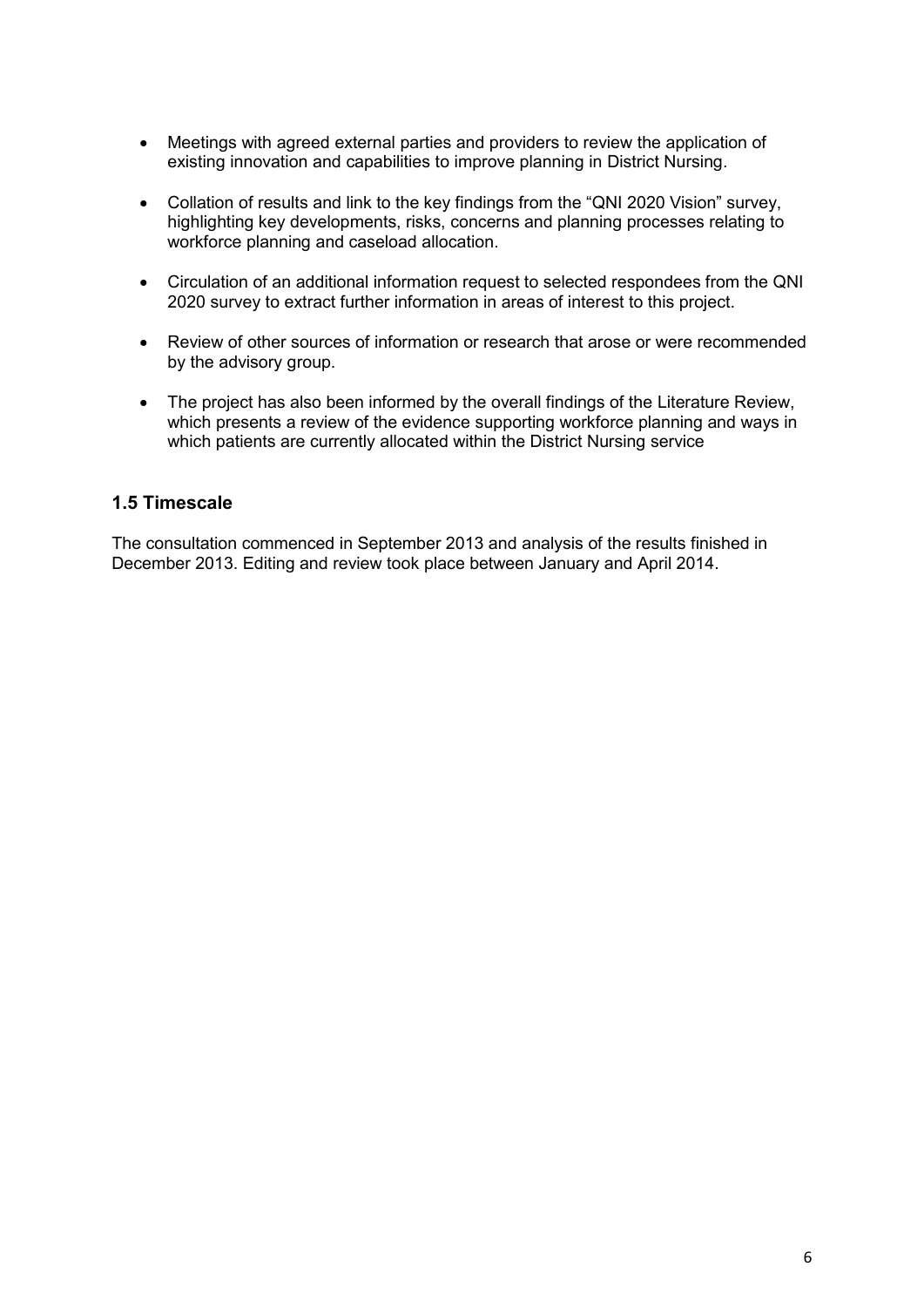# **2. Methodology**

### **2.1 Advisory group**

An advisory group was formed to oversee and inform the objectives and structure of the consultation. The selection of the group ensured a broad spectrum of skills, experience and perspectives.

Two formal advisory group meetings were held during the project. At the first meeting in September this focused on agreeing overall project objectives and processes, as well as specific ideas and areas of focus. The group was also kept updated by email regarding the project, and several of the group contributed to ongoing issues where invited to do so.

The advisory group will also receive this final report and be given an opportunity to feed back on the recommendations and future developments.

| <b>Name</b>         | Job Title/Location                                             |
|---------------------|----------------------------------------------------------------|
| Professor Ros Bryar | Advisory group chair, QNI Fellow                               |
| Crystal Oldman      | Chief Executive, QNI                                           |
| Anne Pearson        | Practice Development Manager, QNI                              |
| Wendy Nicholson     | Professional Officer - School and Community Nursing, DH        |
| Carole Roberson QN  | Specialist Practitioner Facilitator for District Nursing,      |
|                     | Worcestershire                                                 |
| Ben Bowers QN       | <b>Community Cancer Nurse Specialist, Cambridge</b>            |
| Sue Elvin           | DN consultant, Camden London                                   |
| Debbie Brown        | Head of Quality, Kent Community Health NHS Trust               |
| Maya Desai          | Policy Advisor, QNI                                            |
| Michael McGechie    | Project Manager, QNI                                           |
| Dr Susan Horrocks   | Senior Lecturer, University of the West of England             |
| John Clark          | Director of Education & Quality Health Education Thames Valley |
| Tina Roebuck        | <b>Clinical Lead District Nursing, Stockport</b>               |

### **Table 2.1 - Members of the advisory group**

### **2.2 Regional Focus Groups**

Three stakeholder workshops were organised and run by QNI specifically for this project as follows:

|  |  | Table 2.2 – Workshop information |
|--|--|----------------------------------|
|--|--|----------------------------------|

| Location   | Date        | Attendees |
|------------|-------------|-----------|
| Birmingham | 8 October   | 27        |
| London     | 17 October  | 25        |
| Liverpool  | 12 November | 30        |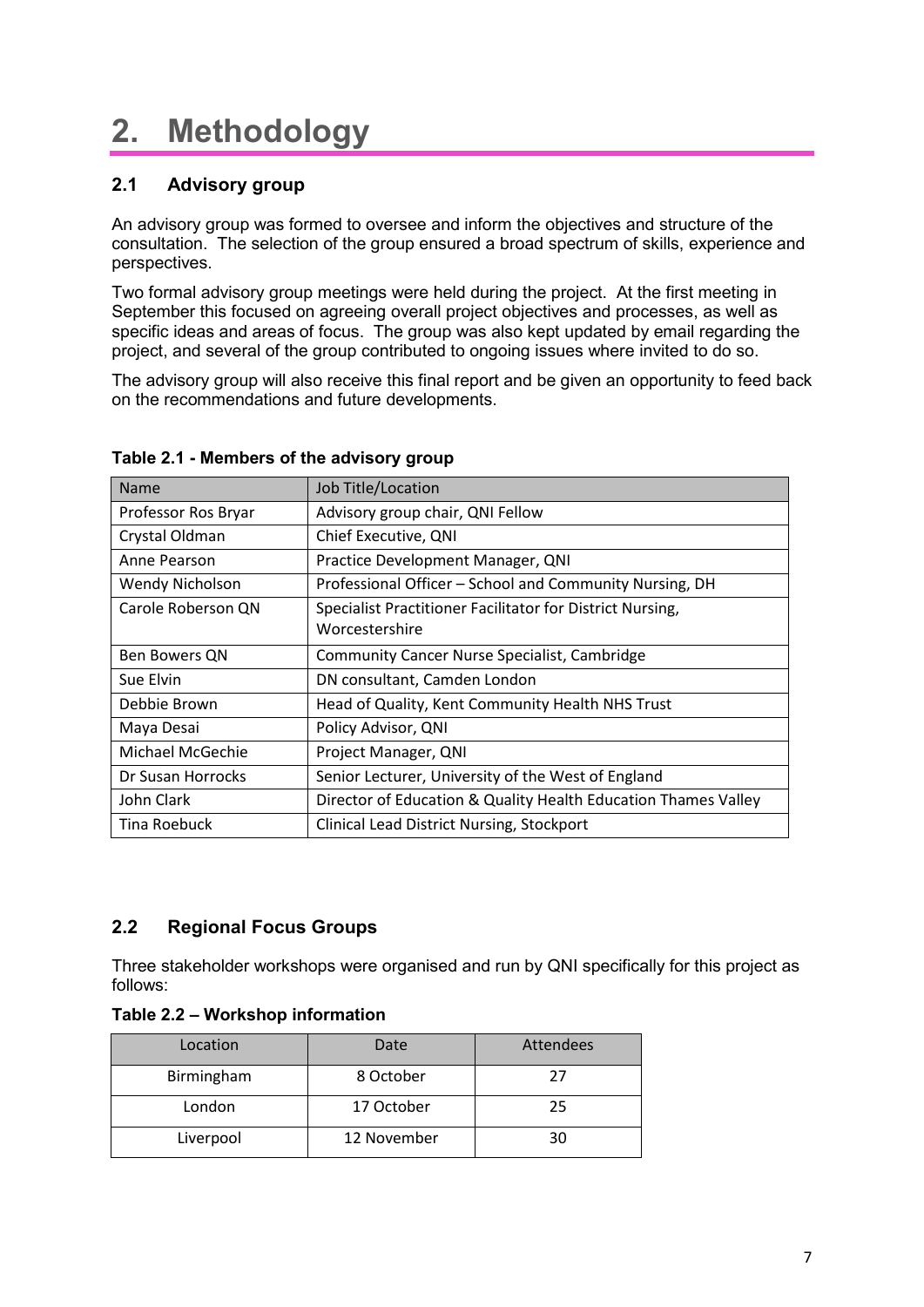The venues were spread geographically to reduce travel time and maximise availability of attendees wishing to be involved.

The sessions were organised and facilitated by the QNI. Invitations to participate in the workshops were sent by email to community nurses from the QNI database of around 8000 community nurses.

Numbers at the focus groups were restricted in order to ensure an individual level of participation and contribution to the aims of the project. 126 people expressed an interest in attending and in total 92 people attended one of the three workshops. All three workshops were oversubscribed.

Attendees represented a diversity of localities, positions (district nurse managers, and frontline district nurses) and backgrounds and came predominantly from service providers but also from clinical commissioning groups. This ensured a range of perspectives to enrich the discussion.

A full list of positions attending the workshops is provided in Appendix 3.

### **2.2.1 Programme**

The number of attendees, agenda, format and time available were similar across all three workshops. A sample agenda (from the first workshop in Birmingham) is included in Appendix one. Following a review, it was agreed this worked effectively and a similar structure was employed for the other two workshops.

The sessions began with introductions and the background to the project. The remainder of the sessions focused on group activities and discussion. These were based around five topics, selected by QNI. These were selected to focus discussion on areas considered most relevant and to ensure coverage of a broad range of issues to reflect the different aspects and interpretations of service and workforce planning, both operational and strategic.

These topics and underlying considerations are presented in the table below.

| 1. Patient<br>management                                                                                                                                                                        | 2. Assigning work                                                                                                                                                                                                                                                    | 3. Capturing<br>information                                                                                                                                                                       | 4. Team structure                                                                                                                                                                                                          | 5. Reporting /<br><b>Improving</b><br>performance                                                                                                                                                                            |
|-------------------------------------------------------------------------------------------------------------------------------------------------------------------------------------------------|----------------------------------------------------------------------------------------------------------------------------------------------------------------------------------------------------------------------------------------------------------------------|---------------------------------------------------------------------------------------------------------------------------------------------------------------------------------------------------|----------------------------------------------------------------------------------------------------------------------------------------------------------------------------------------------------------------------------|------------------------------------------------------------------------------------------------------------------------------------------------------------------------------------------------------------------------------|
| How are patients'<br>needs identified and<br>planned for?<br>Referral in<br>• Assessment<br>• Care pathways<br>• Outcomes<br>• Severity /<br>complexity<br>Discharge /<br>$\bullet$<br>referral | How are caseloads<br>measured and<br>assigned?<br>• Activities<br>$\cdot$ Staff<br>• Responsibilities<br>• Prioritisation<br>• Staff shortfalls<br>Controls<br>$\bullet$<br>Non clinical<br>$\bullet$<br>responsibilities<br>• Phasing of non<br>delivery activities | How do we record<br>info about service<br>performance?<br>$\cdot$ Time<br>• Activities<br>• Outcomes<br>• Additional needs<br>• Patient<br>Management<br>systems<br>• Use of mobile<br>technology | Defining caseload<br>and workforce<br>requirements across<br><i>localities</i><br>$\cdot$ Team size<br>$\cdot$ Skill mix<br>• Caseloads<br>• Forecasting future<br>needs<br>Demographics /<br>$\bullet$<br>local profiling | Producing timely<br>data to help:<br>• Assess<br>performance<br>Improve decision<br>$\bullet$<br>making<br>Identify<br>$\bullet$<br>opportunities<br>• Drive<br>improvement<br>Validate planning<br>$\bullet$<br>assumptions |

### **Table 2.3 – Workshop topics**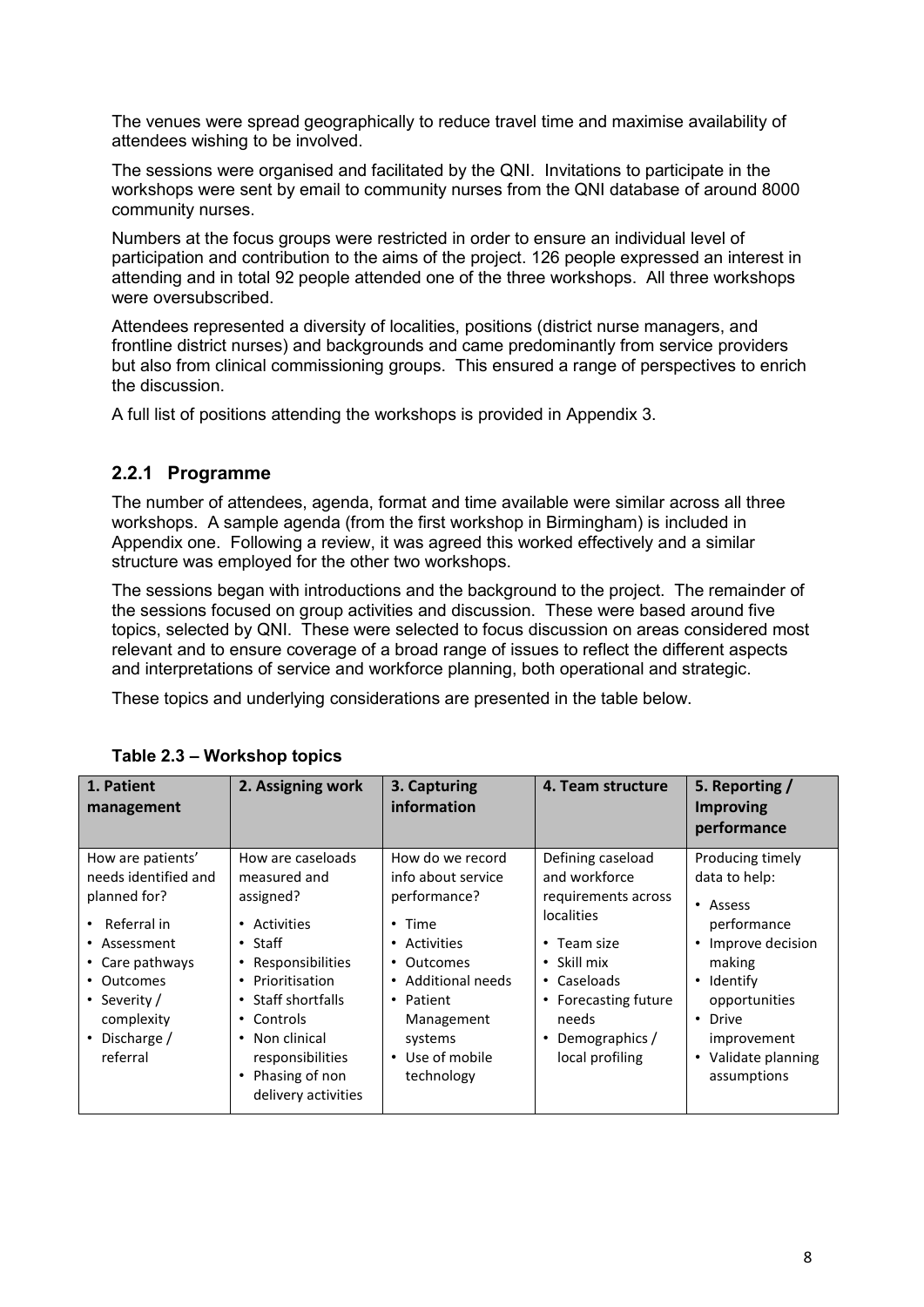### **2.2.2 Structure**

Attendees were divided into five working groups at each event, and were mixed to ensure a spread of providers and backgrounds within each area. The working groups were focused on one of the five topics identified. Guidance was given to each group providing background and ideas regarding this topic.

The focus of the workshop was then split into two sections:

- 1. Current position: 'How are activities in the assigned topic currently performed in your area?'
- 2. Future requirements: 'What are the 'must haves' in a service planning tool from a:
	- a) DN perspective?
	- b) Manager's perspective?
	- c) Commissioner's perspective?'

Each section involved group work, with each group asked to discuss their topic, collecting their thoughts on a flip chart, and presenting this at the end of each section. This prompted discussion with the overall group. It also highlighted existing good practice and raised new ideas in each area.

The content of the group flip charts and discussions were recorded, with key issues from across the workshops collated by the QNI.

### **2.2.3 Methodological limitations**

It should be noted that those who volunteered to attend a workshop or who contributed to the survey were, in effect, a self-selecting group of practitioners who are interested and involved in this agenda.

Participation in the workshops was in part determined by the geographical location of the events and stakeholder availability.

It is felt that attendees enjoyed a positive workshop experience and felt able to participate and contribute freely. Feedback from the attendee post workshop feedback survey following the workshop in Birmingham is included at Appendix 2.

### **2.3 Evaluation of existing District Nursing planning tools**

Time during workshops was spent assessing existing methods within District Nursing service providers in England – customised software, Excel models and processes being used to systematically improve decisions around workforce and caseloads.

This analysis of existing methods had the following objectives:

- To identify effective methods already being applied in England, how they have been developed, and where they are being used.
- To establish how the methods work and the intended or actual outcomes being realised.
- To assess compatibility with project objectives, i.e. workforce planning and caseload allocation, and factors governing potential integration and access, for instance new technology or intellectual property.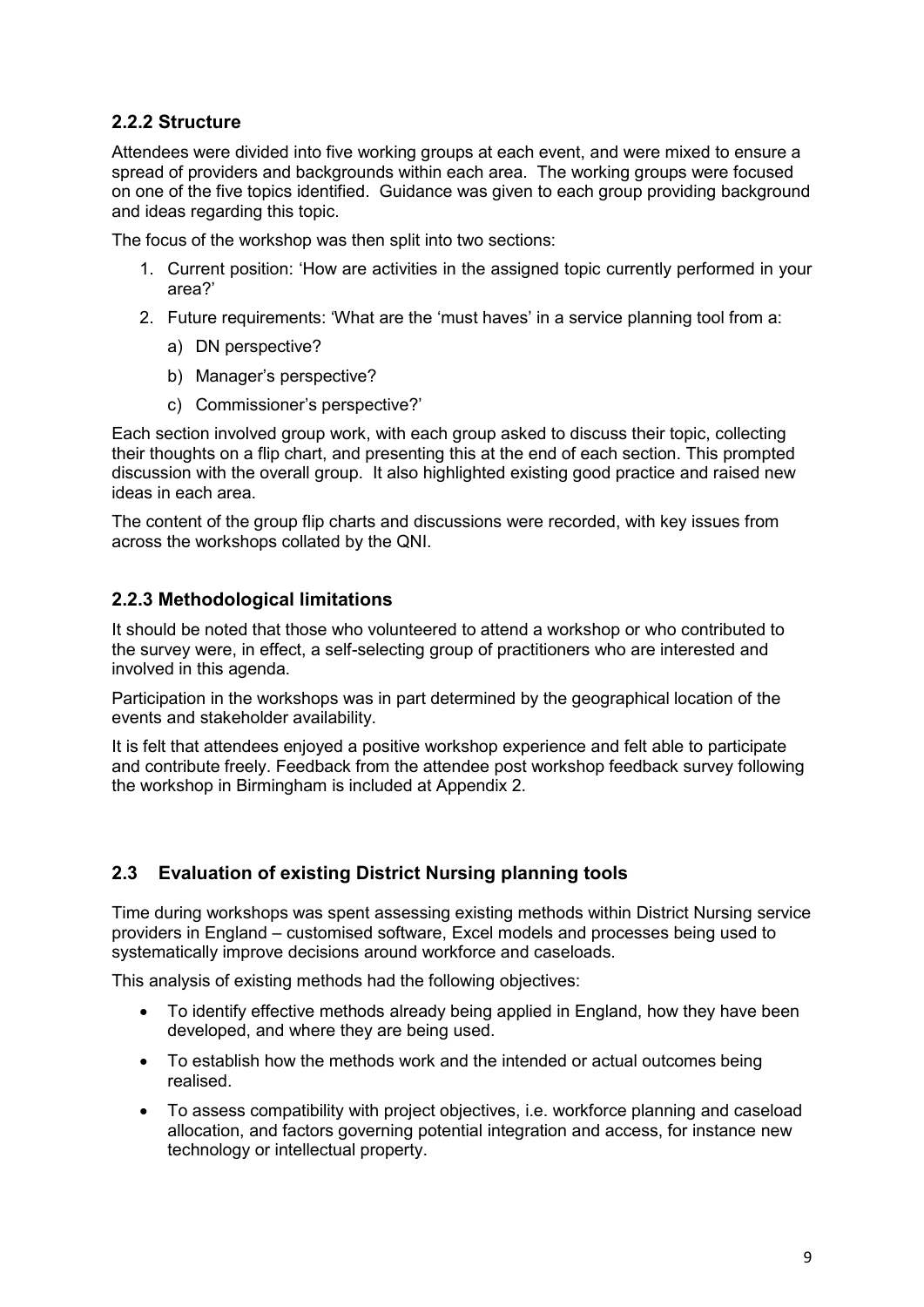Developing insight from current methods and understanding how they might inform future development of a new framework.

Most methods observed focussed on operational planning: scheduling, caseload allocation, service improvement or retrospective analysis of performance data aimed at improving efficiency and harmonising service delivery in line with specification.

Providers have generally implemented bespoke tools developed around local requirements. Several methods that were analysed have potential for wider adaptation; however there were few examples of joint rollouts or common tools.

As well as combining stakeholder requirements for improved planning, the consultation addressed existing good practice being used by District Nursing service providers to inform workforce and patient allocation.

### **2.4 Site Visits and Remote Scrutiny**

Existing tools and processes were then identified and assessed for compatibility with the objectives of the project, to determine which should be targeted for site visits.

This occurred by various means, including existing knowledge within the QNI, referrals from the advisory group, the online surveys and the regional workshops. A meeting was also held at the Department of Health prior to the official commencement of the project and attended by the QNI, which involved the demonstration of various methods and approaches.

Once the areas of focus were determined, meetings and discussions were arranged with key stakeholders involved in development or having significant experience in using them. Due to either availability or timing issues, visits were not possible for each site; however information was requested to ensure that as much as possible about each method could be learnt.

The number of methods identified grew as the consultation work progressed, and due to time limitations involved in developing the report, it was not possible to complete an examination of all methods. This is not a reflection of the perceived effectiveness of these methods, rather a reflection of the following criteria:

- Relevance to the project
- Level of utilisation
- Recognition and perception by providers
- Access to appropriate advocates or guidance material / research
- Uniqueness of their function (for instance many tools identified are used to perform patient scheduling rather than workforce planning, and we have not been able to evaluate all of these)

The existing workforce planning systems analysed as part of this project are summarised below:

| Methodology                      | Person / Position       | Organisation            | Format of    |
|----------------------------------|-------------------------|-------------------------|--------------|
|                                  |                         |                         | consultation |
| Domiciliary care system in the   | Kay Durrant             | <b>Stockport NHS</b>    | Site visit   |
| Community "DominiC" (also        | Head of Service,        | <b>Foundation Trust</b> |              |
| referred to as the Stockport     | <b>District Nursing</b> |                         |              |
| <b>Electronic Master Patient</b> |                         |                         |              |
| Index (eMPI) Allocation          |                         |                         |              |
| System                           |                         |                         |              |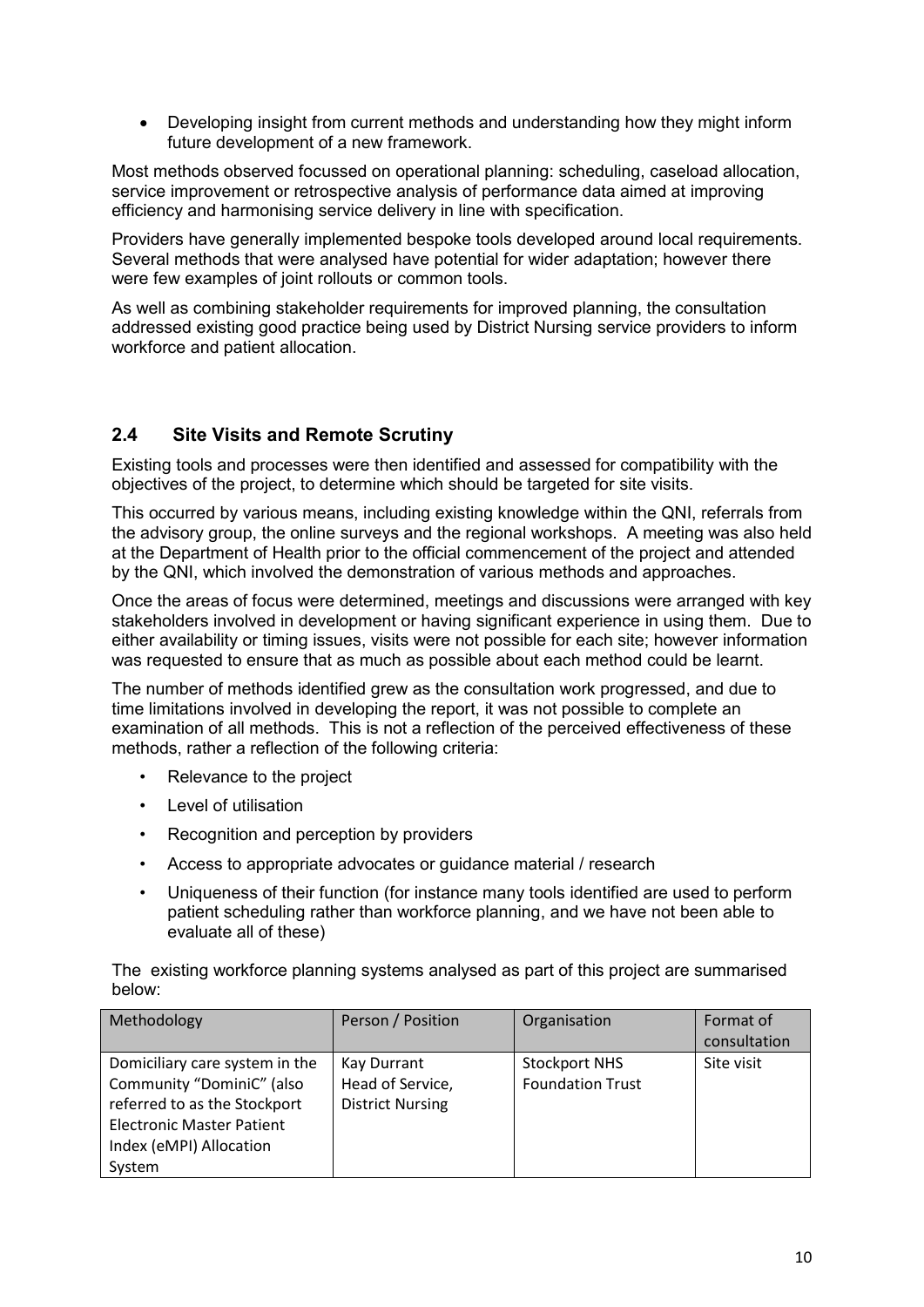| <b>Community Nursing Workload</b><br>Project                                         | Dr Deirdre Kelley-<br>Patterson<br>Head of the Centre for<br>the Study of Policy and<br>Practice in Health and<br><b>Social Care</b><br>Senior Lecturer | Centre for the Study of<br>Policy and Practice in<br>Health and Social Care,<br>University of West<br>London | Site visit                                                    |
|--------------------------------------------------------------------------------------|---------------------------------------------------------------------------------------------------------------------------------------------------------|--------------------------------------------------------------------------------------------------------------|---------------------------------------------------------------|
| <b>Care Dependency Model</b>                                                         | Kirsty Thurlby<br>Lead for Community<br>Nursing and Long Term<br>Conditions                                                                             | Virgin Care Limited                                                                                          | Phone<br>conversation                                         |
| <b>Episodes of Care</b>                                                              |                                                                                                                                                         | County Durham and<br><b>Darlington NHS</b><br><b>Foundation Trust</b>                                        | Desktop<br>review of<br>material                              |
| <b>Workforce Planning Toolkit</b>                                                    | Lisa Navin<br><b>Strategic Workforce</b><br>Transformation Lead /<br><b>Transformation Team</b>                                                         | Staffordshire & Stoke-<br>on-Trent Partnership<br><b>NHS Trust</b>                                           | Desktop<br>review of<br>material                              |
| <b>Electronic Referral and</b><br>Caseload Scheduling for<br><b>District Nursing</b> |                                                                                                                                                         | South Tyneside NHS<br><b>Foundation Trust</b>                                                                | Desktop<br>review of<br>material                              |
| <b>Community Workload</b><br><b>Assessment Tool</b>                                  | May Grafen<br>Workload Programme<br>Advisor                                                                                                             | Nursing and Midwifery<br>Workload and<br><b>Workforce Planning</b><br>Programme, Scotland                    | Attended<br>presentation,<br>desktop<br>review of<br>material |
| General discussion regarding<br>alternative methods                                  | Anne Cooper<br><b>Clinical Informatics</b><br>Advisor (Nursing)                                                                                         | <b>NHS England</b>                                                                                           | Site visit                                                    |

The study did not include overseas methods as it was desired that tool outcomes could be evidenced in a national setting. Such methods do however form part of the Literature Review.

# **2.5 Online survey**

The QNI developed an online survey which was designed to elicit information specific to this project.

The survey focused on selected issues affecting workforce planning and caseload allocation. The survey was sent to 421 individuals, yielding 150 responses.

The questions in the workforce planning survey were developed by the QNI with assistance from the advisory group. This focused on how workforce planning is currently being performed, broadly falling into the following categories:

- Quantifying demand and workforce requirements
- Determining team size and mix
- Classifying and forecasting patients, care plans and activities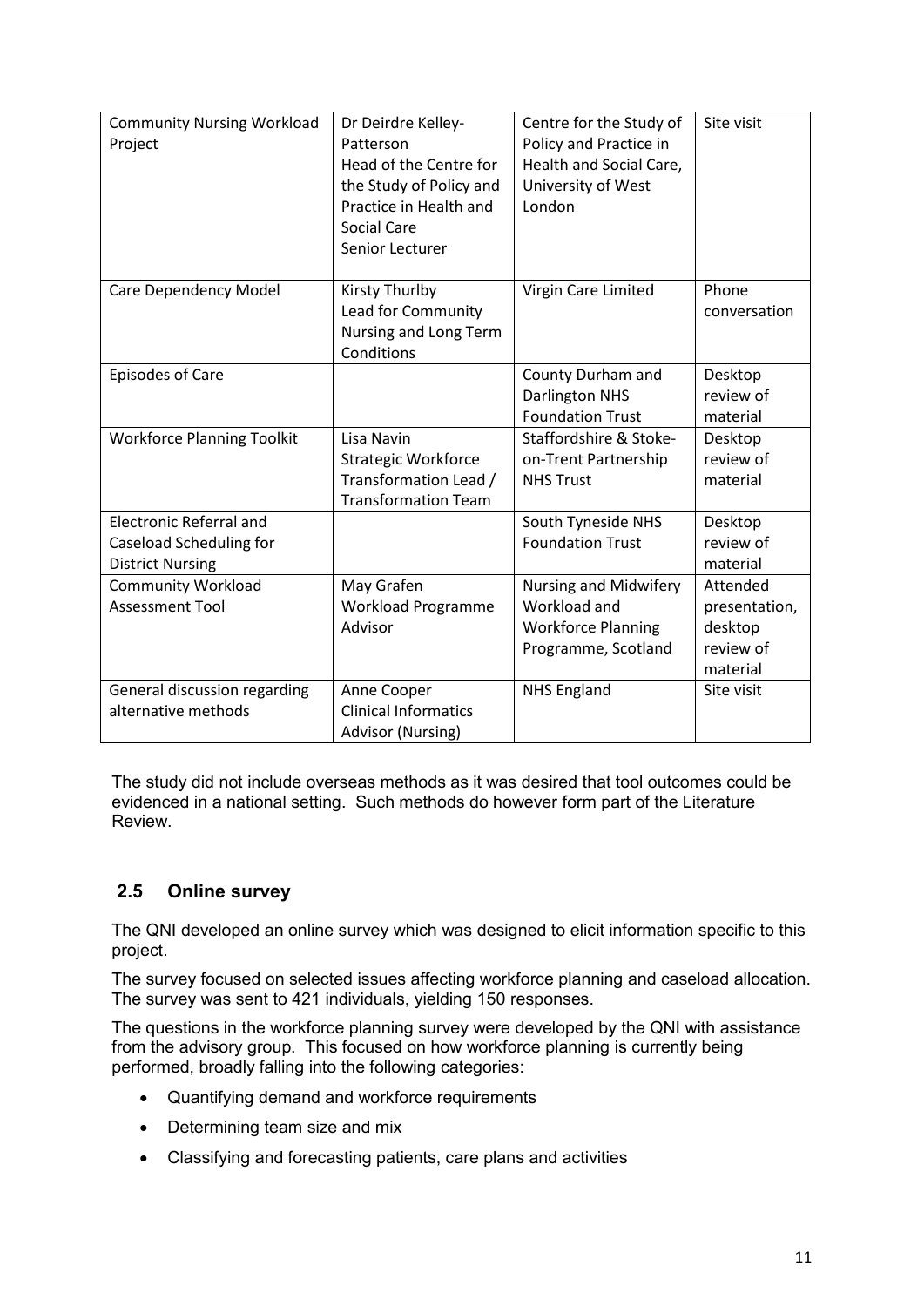- Collecting and accessing patient information
- Existence and impact of service specifications
- Recording and reporting outcomes and performance data
- Requirements of a future service planning tool
- Additional information

The survey results have been collated and the results summarised in the next section. A full set of results and comments by respondees is included in Appendix 14

### **2.6 Literature review**

A critical review of the literature relating to workforce planning and patient allocation practices in District Nursing services was undertaken with the aim of analysing the research. Filtering the results for the most relevant papers resulted in 14 papers that either described approaches to workforce planning or ways in which patient allocation decisions were made in District Nursing services.

The literature review is included in Appendix 6 and has been published as a separate document, following considerable interest from service providers seeking to understand the current research in this area.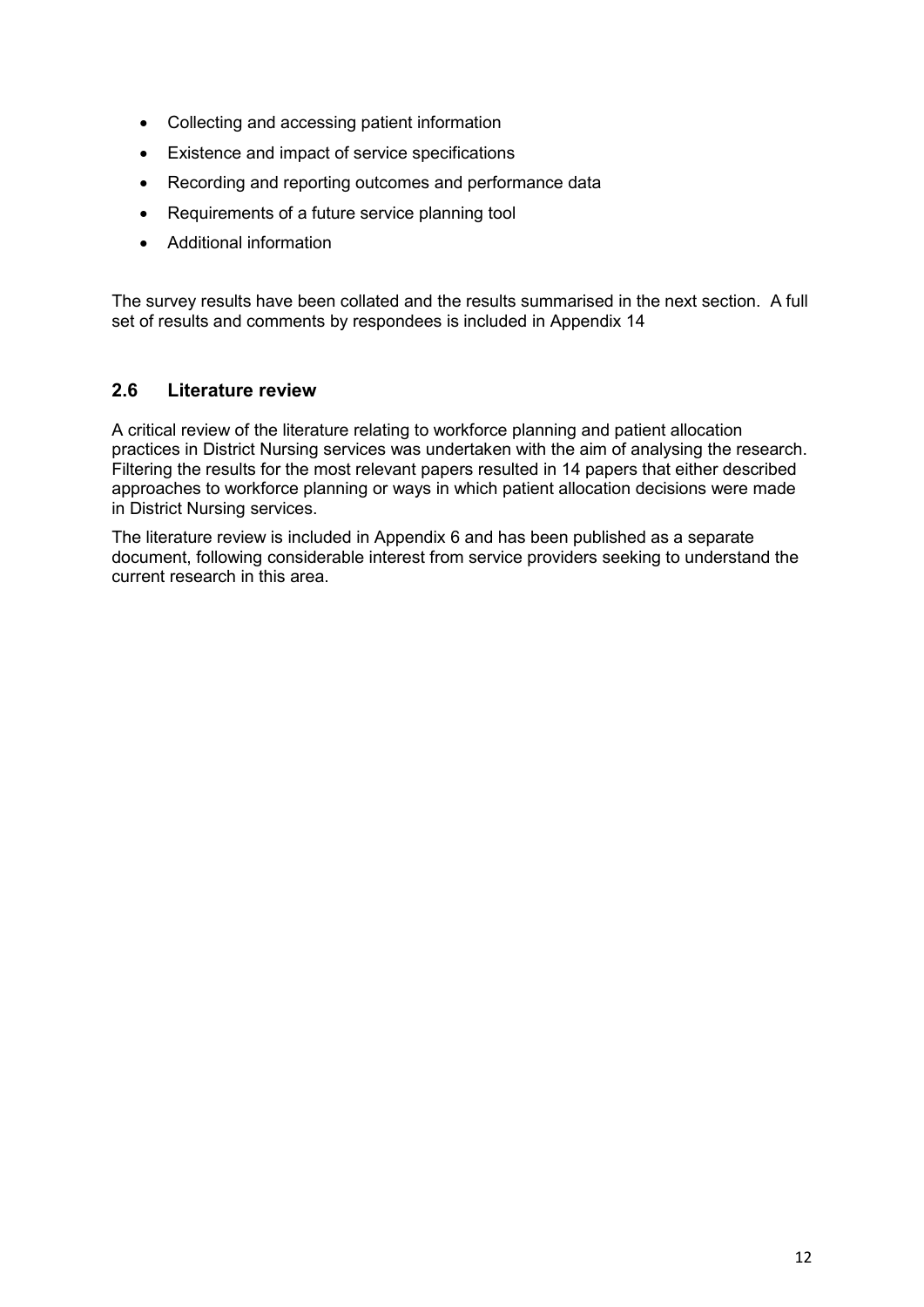# **3. Key findings**

## **3.1 Advisory group**

The advisory group was selected to ensure a broad representation from front line clinician, manager, commissioner and educator perspectives. The advisory group assisted in determining project scope, raising key issues and developing awareness of existing methodologies.

# **3.2 Regional workshops**

Common issues have been summarised from the three regional workshops, presented in line with the topics covered in the workshop structure (see table 2.3).

### **3.2.1 Current practice**

Discussion of existing processes highlighted the diversity of planning processes. Considerable insight into existing shortcomings and good practice was provided, and discussion remained positive, focused and constructive covering planning, existing areas of concern and impact of recent changes.

| 1. Patient<br>management    | Patients are managed on a case by case basis and generally not<br>$\bullet$<br>assigned to a standard condition or care pathway<br>Referrals often still manual, i.e. GP fax/paper<br>$\bullet$<br>Generally not assessing complexity to weight time / pathway<br>$\bullet$<br>Move towards central referral /access/triage<br>$\bullet$<br>Not focusing on outcomes / discharge<br>٠<br>Often non-systematic methods used to manage patient care<br>٠<br>Not forecasting patient numbers<br>٠                                                                                              |
|-----------------------------|---------------------------------------------------------------------------------------------------------------------------------------------------------------------------------------------------------------------------------------------------------------------------------------------------------------------------------------------------------------------------------------------------------------------------------------------------------------------------------------------------------------------------------------------------------------------------------------------|
| 2. Assigning<br>work        | Some have scheduling software / spreadsheets to allocate work "E-<br>$\bullet$<br>rostering"<br>But generally assigned on less systematic basis, i.e. manual<br>$\bullet$<br>system, using judgement /intuition rather than following a system or<br>using performance data<br>Several using standardised units e.g. 15 mins<br>$\bullet$<br>Deployment of bank / frailty / virtual / integrated / specialist teams<br>$\bullet$<br>Issues over co-location for example with GPs<br>٠<br>Booking, planning & prioritising unplanned visits<br>٠<br>Inconsistency re care homes<br>$\bullet$ |
| 3. Capturing<br>information | Some using local system to capture delivery / timesheets (Rio,<br>$\bullet$<br>System 1)<br>Often do not "fit" or not correctly configured<br>$\bullet$<br>Various means of coding activities but no national system<br>٠<br>Often performed in tandem with manual system<br>$\bullet$<br>Varied access to technology and medical records<br>٠<br>Lack of emphasis on recording outcomes                                                                                                                                                                                                    |

### **Table 3.1 – Workshop feedback on current practice**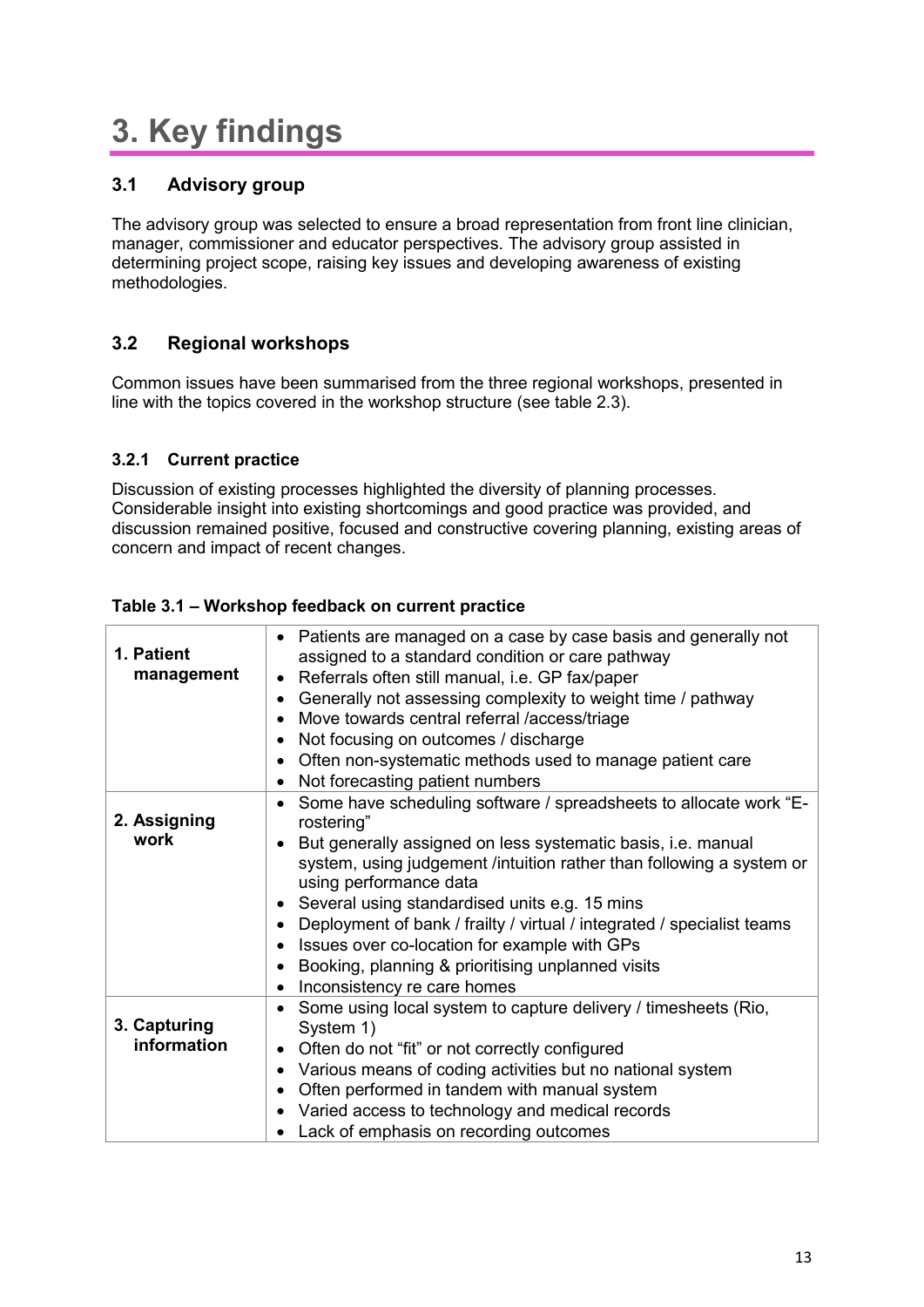| 4. Team structure           | • Lack of formal tools to arrive at caseload / team structure<br>• Team structure based on standard caseloads or subjective<br>decisions |
|-----------------------------|------------------------------------------------------------------------------------------------------------------------------------------|
|                             | Geographic factors often not taken into account e.g. travel<br>$\bullet$                                                                 |
|                             | • No seasonal change to staffing                                                                                                         |
|                             | • Often not linked directly to local complexity / demographics                                                                           |
|                             | Not factoring in role of skill mix / less experienced staff<br>$\bullet$                                                                 |
|                             | • Different work patterns across teams                                                                                                   |
| 5. Reporting /<br>Improving | Reporting reflects inconsistent, non-standardised or incomplete<br>$\bullet$<br>data                                                     |
| performance                 | • Some reports focus on contacts and not time, quality, complexity                                                                       |
|                             | Don't necessarily allow assessment of team performance<br>$\bullet$                                                                      |

### **3.2.2 Future requirements – What are the 'must haves' in a service planning tool?**

We asked attendees to focus on requirements of future service planning from three perspectives: (1) the District Nurse (2) the team leader and (3) the commissioner. There was enthusiasm regarding the development of a new systematic approach, and openness in sharing ideas and suggestions. The link between better quality information, better reporting and better planning was recognised by all.

### **Table 3.2 – Workshop feedback on future requirements**

| 1. Patient<br>management    | Improve referral and discharge – communications with GPs and<br>$\bullet$<br>hospital sector<br>Must be patient focused (outcomes, quality, patient journey) not<br>$\bullet$<br>overly task focused<br>Access to standardised national framework for care plans<br>$\bullet$<br>Better access to national best practice i.e. for care pathways<br>$\bullet$<br>Baseline approach to care pathways and activities<br>$\bullet$<br>Weighting to reflect complexity<br>$\bullet$                                                                            |
|-----------------------------|-----------------------------------------------------------------------------------------------------------------------------------------------------------------------------------------------------------------------------------------------------------------------------------------------------------------------------------------------------------------------------------------------------------------------------------------------------------------------------------------------------------------------------------------------------------|
| 2. Assigning<br>work        | Systematic approach is required, providing support for more<br>$\bullet$<br>objective allocations<br>Take into account non face to face activity / staff workloads<br>$\bullet$<br>Right nurse right skills - skills, competencies, patient relationship<br>$\bullet$<br>Match complexity with staff<br>$\bullet$<br>Innovative practice increasing care / productivity / efficiency<br>$\bullet$<br>Integration of mobile technology<br>$\bullet$<br>Correct allocation of time to ensure quality<br>$\bullet$                                           |
| 3. Capturing<br>information | One universal tool to avoid duplication (not "another form")<br>$\bullet$<br>Investment in mobile technology, live tool, accessing live records<br>$\bullet$<br>Aligned to District Nursing requirements<br>$\bullet$<br>Improved capturing of outcomes<br>$\bullet$<br>Staff need to understand why data is required / how it is used and<br>$\bullet$<br>see it coming back<br>Standard codes / activities / interpretation<br>$\bullet$<br>Dependency index<br>$\bullet$<br>Simplicity of use and understanding<br>$\bullet$<br>Efficient<br>$\bullet$ |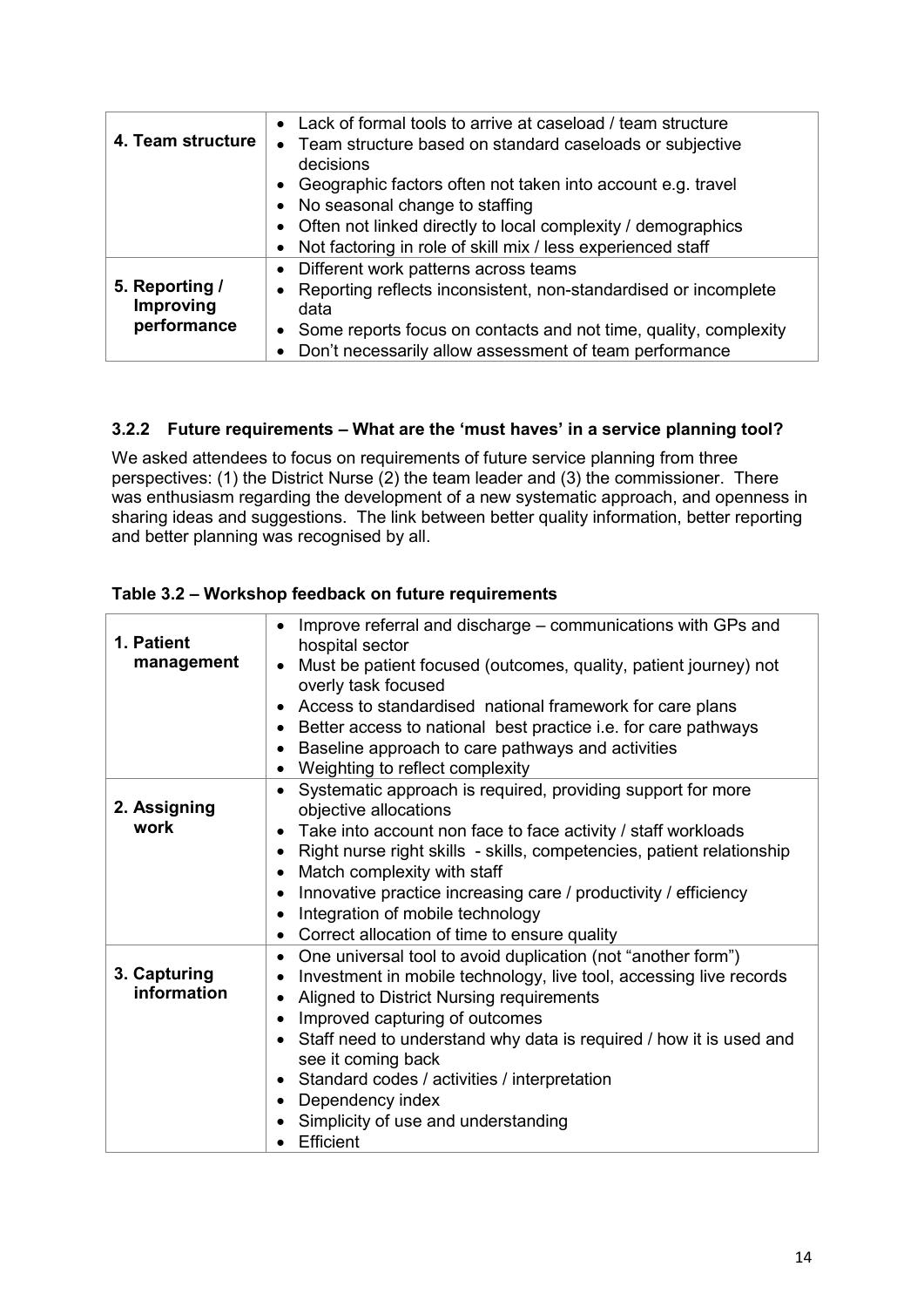| 4. Team structure | Apply standardised service delivery with existing workforce<br>$\bullet$<br>availability to assess existing capacity |
|-------------------|----------------------------------------------------------------------------------------------------------------------|
|                   | Evidence based - apply real data / profiles<br>$\bullet$                                                             |
|                   | Inform commissioning<br>$\bullet$                                                                                    |
|                   | Reflect complexity, demographics, deprivation<br>$\bullet$                                                           |
|                   | Reflect workforce non clinical responsibilities<br>$\bullet$                                                         |
|                   | Reflect urban / rural issues i.e. travel, density<br>$\bullet$                                                       |
|                   | Ability to forecast need over a longer period<br>$\bullet$                                                           |
|                   | Skills audits to ensure compliance<br>٠                                                                              |
|                   | Robust, validated data<br>$\bullet$                                                                                  |
| 5. Reporting /    | Report on actual vs. predicted to help validate / assess<br>$\bullet$                                                |
| Improving         | performance                                                                                                          |
| performance       | Benchmarking locally and nationally<br>$\bullet$                                                                     |
|                   | Risk alerts where violating predefined quality levels<br>٠                                                           |
|                   | Instant view of capacity across all teams<br>٠                                                                       |
|                   | A dashboard addressing key areas e.g. outcomes, efficiency,<br>$\bullet$                                             |
|                   | capacity, risk, trends                                                                                               |
|                   | National benchmarking / criteria / parameters<br>$\bullet$                                                           |
|                   | Compatibility with commissioner requirements                                                                         |
|                   |                                                                                                                      |

### **3.2.3 Summary of future requirements**

The requirements have been summarised in the table below, classifying them into one of four areas:

- a) **Technology** hardware, software (e.g. Patient Management system), automation, networks, mobile working, partner integration. Technology may be requisite to or facilitate processes. As below, changes in these areas are overseen locally and not considered within the scope of this project.
- b) **Processes** adopting new methods to process performance data and assumptions about the future to allow for more objective decision making. This also includes standardising classification of information regarding patients, acuity/severity, complexity, conditions, care plans, activities and outcomes. Processes enable new types of reporting.
- c) **Reporting** delivering improved information to inform decision making and assessment of performance. Better reporting may assist in identifying areas of improvement and lead to favourable outcomes. Reporting also relies on robust and complete data.
- d) **Outcomes** the results or objectives of improved planning processes and reporting. These may be a result of one of several of the above, i.e. improved technology might ensure better data which may use a robust methodology to create insightful reports; this may then lead to identification of and addressing inefficient practice, potential opportunities or areas of risk / non-compliance.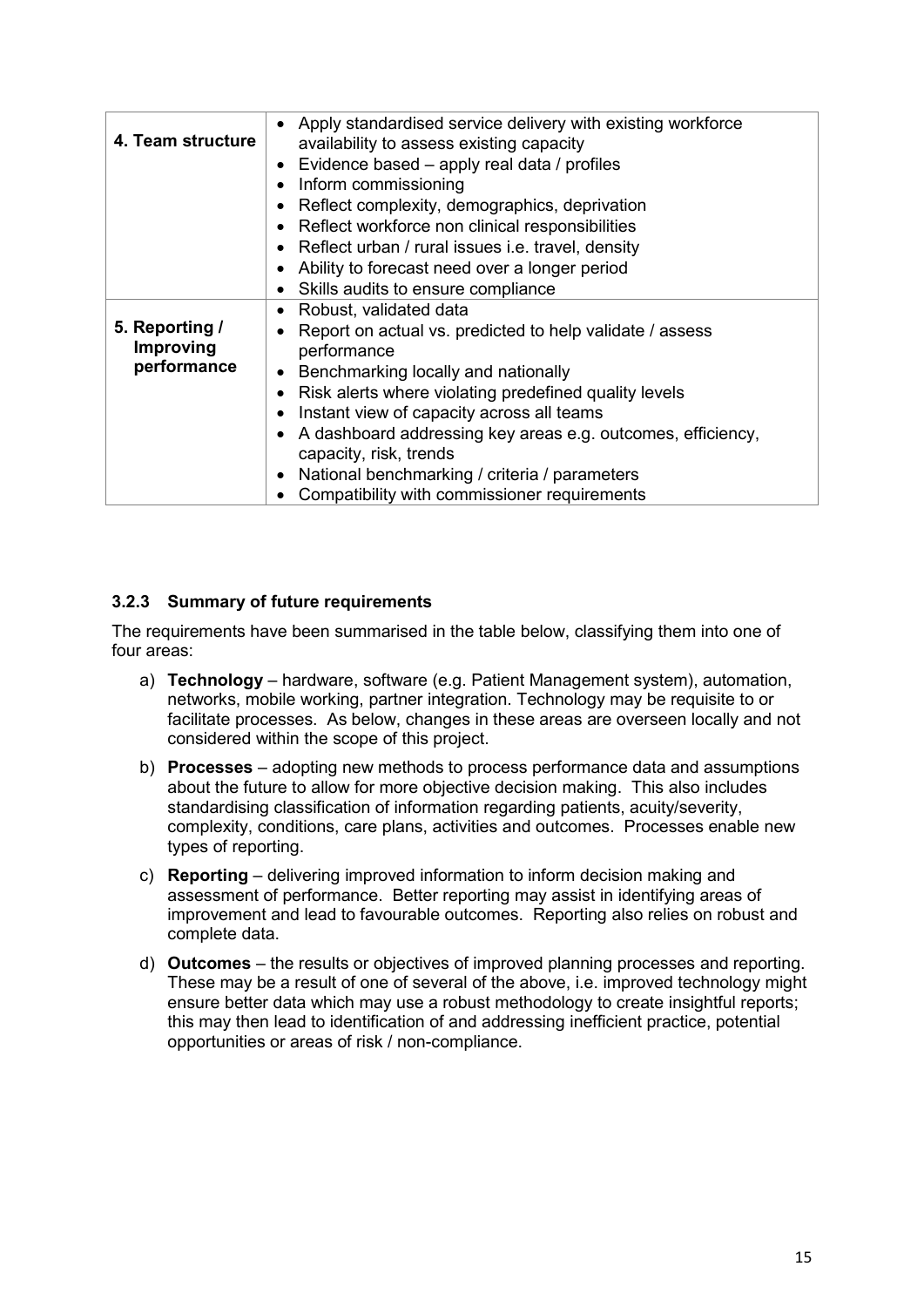

**Table 3.3 – Summary of requirements** 

These requirements are used as the basis for the recommendations, and take into consideration findings of the next section, which addresses existing methods and processes already operating within District Nursing.

### **Note on Technology**

Much of the feedback received related to technology (hardware, networks) and performance management systems such as Rio and System One. There was variation in levels of integration with healthcare delivery partners, in particular access to GP information and GP patient records. These issues are likely to be based around local considerations such as funding, stakeholder and commissioner requirements and professional agreement to share patient records. These wider IT compatibility issues are not considered to be changeable in the short term and are outside the scope of this project.

### **3.3 Evaluation of existing District Nursing planning tools**

The evaluation focused on specific applied methods for workforce planning and caseload development currently being used by providers in the United Kingdom.

The summaries for each of the methods assessed are included in Appendix 4 (together with various supporting material in subsequent appendices). These provide background to each method, how they are being used, and the impact they are having in their provider services.

Much development and implementation activity has occurred recently, reflecting adoption of more objective, automated approaches, and increased adoption of new technology.

### **3.3.1 Operational methods**

Most tools are operational in that they are used to improve performance within the existing workforce. These would be broadly split into the following functions: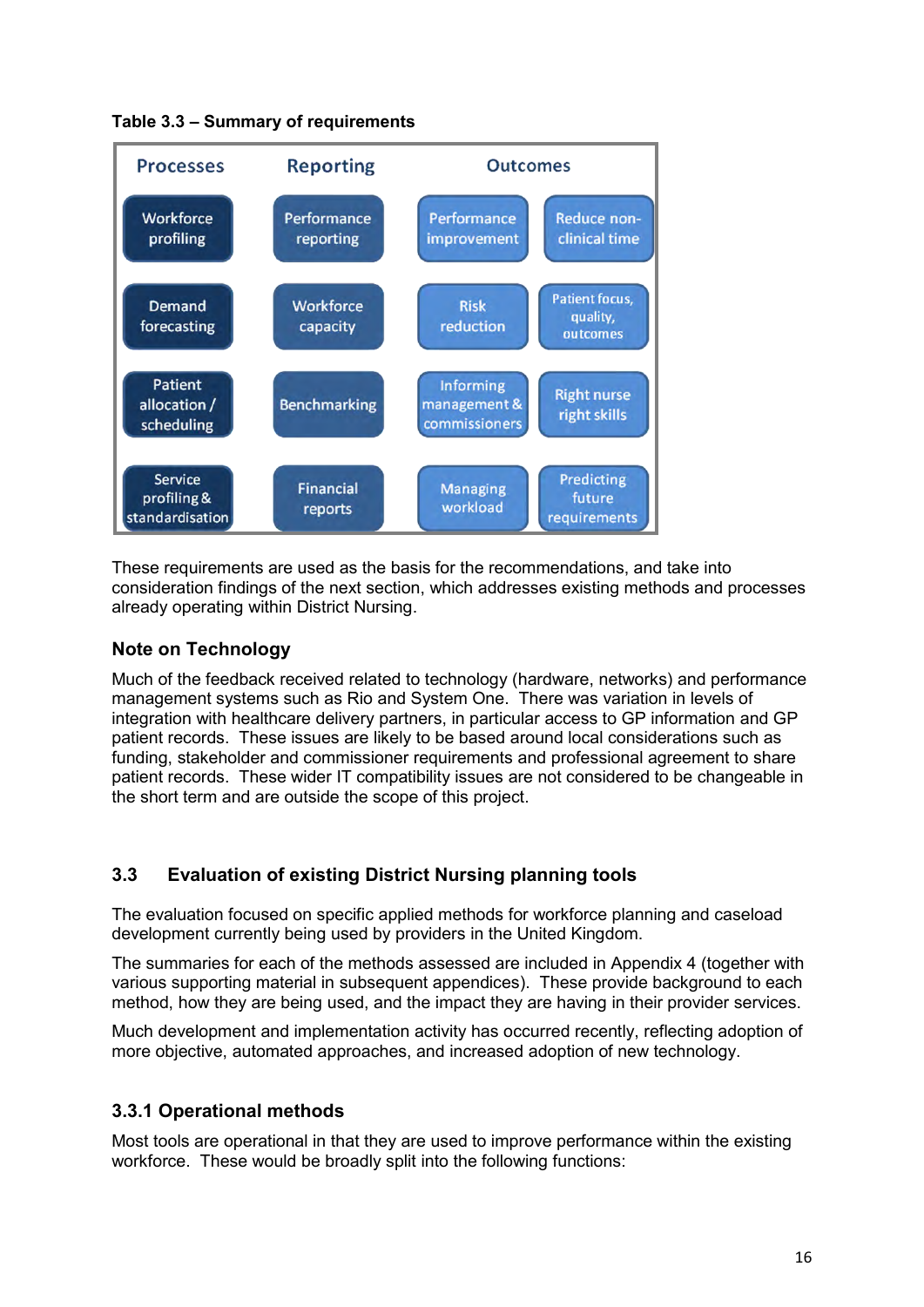- **Scheduling methods** for allocating workloads efficiently and effectively (Stockport)
- **Performance improvement methods** for reducing administration, harmonising service delivery and reducing risk (South Tyneside)
- **Retrospective validation and assurance methods** for analysing performance data to identify variances with comparator data and providing improved reporting to inform decision making (UWL, Virgin Care)
- **Care standardisation** harmonising and improving delivery by standardising contacts (interventions, timings – several tools), care pathways (Episodes of Care – Durham & Darlington), and weighting activities for user complexity

Some of the tools assessed performed all of these functions (e.g. Stockport, South Tyneside).

## **3.3.2 Strategic methods**

Fewer existing tools focused on longer term strategic workforce planning. This requires the prediction of demand (population needs) rather than managing the supply (current workforce). It also forces consideration of the future service offer, which drives the level of support required to address the current and predicted future needs of local populations.

This can then be linked to supply (i.e. size and skill mix of workforce), to assess workforce implications. Workforce requirements will therefore be a product of local demand, service offer and workforce availability (reflecting considerations such as non clinical tasks, travel and leave).

### **3.3.4 Shared development**

As concluded in the literature review, many of the tools used across the country have been locally commissioned, developed and implemented, using local service intelligence and pilots. There are fewer examples of providers working together on joint projects. This no doubt adds complications to commissioning and agreeing parameters.

However from a national standpoint, bespoke development results in lower value for money – it is less efficient, prevents innovation being shared and restricts universal data sharing opportunities hindering benchmarking and external validation.

### **3.3.5 Linking back to requirements**

Table 3.4 (below) takes the key requirements established during the consultation with the service, and identifies the areas least well served by the methods considered above. These areas are highlighted in red and discussed further below.

**Workforce profiling** – several patient allocation, scheduling and acuity tools define the delivery role in accordance with a suitable practitioner ("right nurse, right skills"). However few of the methods address the productivity / non-clinical and travelling time aspects of the workforce in a dynamic way.

**Demand forecasting** – many tools focus on the existing workforce (supply) and work with this to maximise efficiency and performance, as opposed to focusing on the services required by the local population (demand). Demand is determined by adopting a forward vision of the service specifications and the needs of the local population.

**Workforce capacity** – there was limited analysis addressing the capacity levels of the existing workforce and highlighting workforce shortfalls. Not understanding capacity may lead to imbalanced workforces, assigning too much work, resulting in missed or late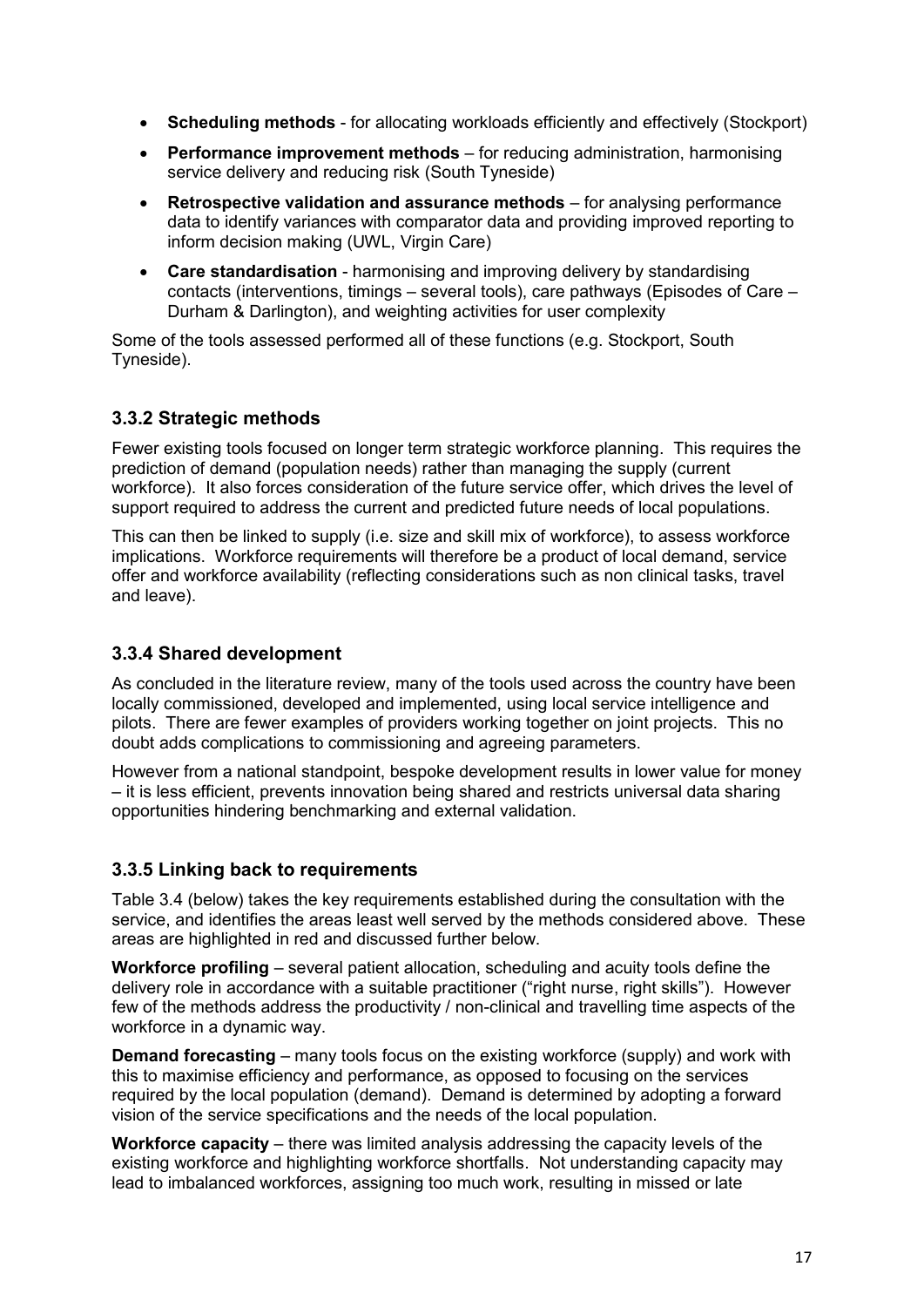sessions, or not having enough time to deliver services in line with specification. This may also miss seasonal fluctuations.

**Benchmarking** – due to a lack of commonality between tools there is limited comparison, benchmarking and external validation across the country. The exception is the Scotland / UWL analysis methods which are being used to compare data across multiple providers.

**Risk reduction** – associated with workforce shortfall, lack of focus on quality and outcomes. Skills shortfalls may be managed to an extent using patient allocation / scheduling tools. However this is often focused on current services and workforce. An example of longer term risks that might not be identified in this way is the impact of services which remain undelivered or patient referrals denied due to variable workforce availability.

**Informing management and commissioners** – there is often a lack of systematic, objective information to communicate key risks and outcomes to management and commissioners. This could include for instance a workforce shortfall projected over the next 1, 2 or 5 years.

**Predicting future requirements** – we found that very few service providers are forecasting future requirements, and operational tools tend to look at immediate requirements. Forecasting requires incorporating assumptions around future population requirements and changing demands on the service.



## **Table 3.4 – Key requirements**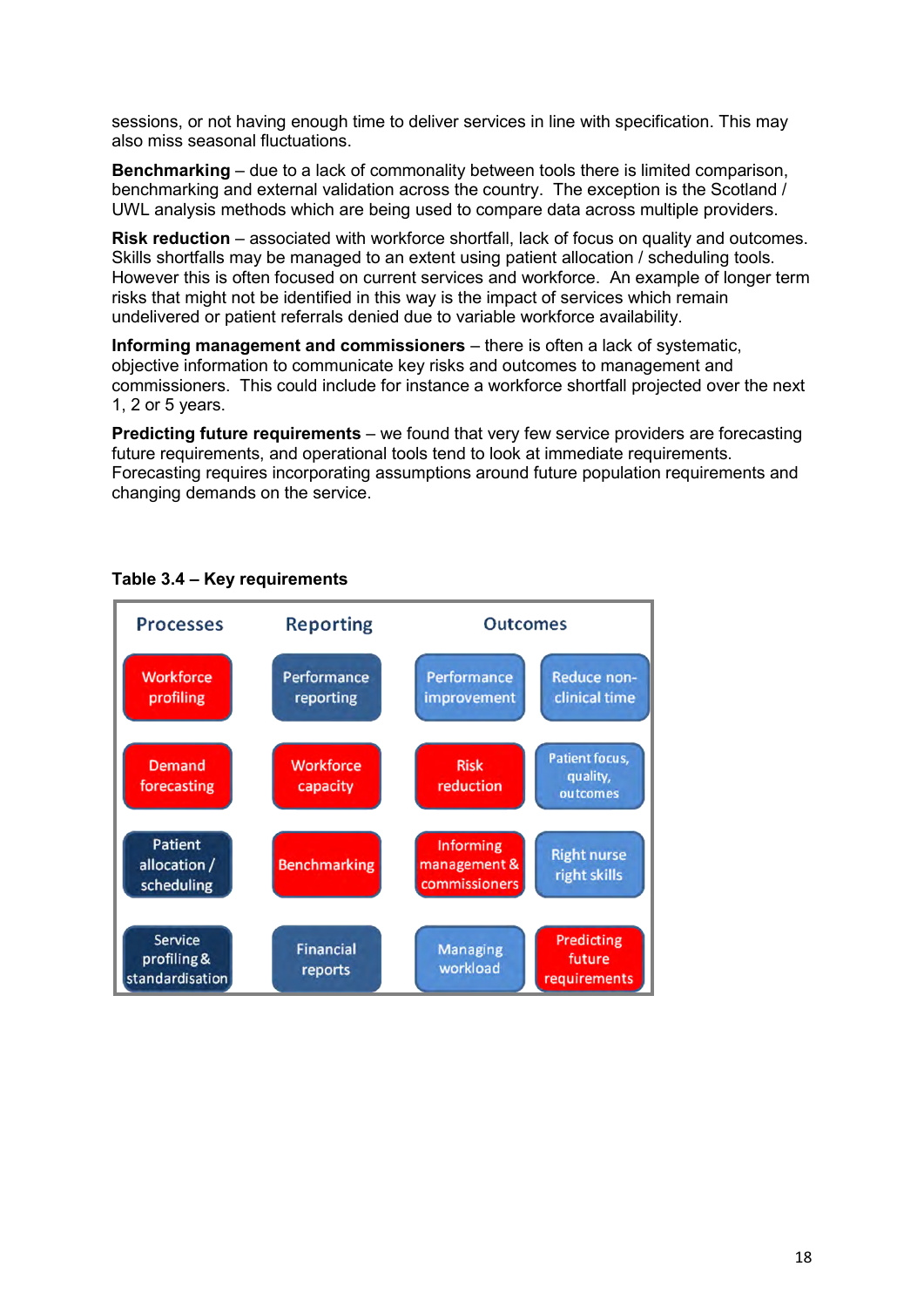### **3.4 Online Survey**

The online survey received a large number of responses and gave a detailed account of existing planning structures.

Much of this feedback served to reaffirm themes encountered during the workshops but the survey data provided a clear confirmation of several of these issues.

For full survey results see Appendix 14 - survey responses. Some examples are included below for illustrative purposes:

- There is a lack of formal planning or forecasting in predicting demand. Team size is determined either by past levels, available budget or standardised caseload measures
- There is a lack of formal planning around the role of skill mix, or lack of adherence to accepted staffing levels

*"A standard recommendation is used by the trust of 70% trained staff + 30% Health Care Assistants but some teams are working with 40%- 45% HCA"* 

 There is a lack of formal tools leading to a perception of imbalanced staff workload and of pressure on staff to deliver outcomes

 *"The demands on the community nursing service has increased due to national policy and an ageing population but the size of the workforce has never been increased to accommodate these demands. Stress has increased among the teams resulting in increased sickness and nurses leaving the service."* 

 Patients are allocated to practitioners based on the judgement of team leaders, rather than a systematic method of allocation, without a formal care plan

Patient allocated *"subjectively, by clinician allocating, e.g. nurse in charge, or previous visit nurse"* 

 Time slots for service delivery are often not measured or predicted, or time allocated is not accurate, or visit time may depend on how busy practitioners are

*"Visits are allocated and prioritised, if unable to complete visits due to capacity issues, visits have to be cancelled and rescheduled for following day which can have a knock on effect to capacity issues and staff availability for the following day."* 

 There remains a pre-occupation with manual or end of day data input, which implies that technology is not being taken advantage of fully

*"Both written notes in home and then RIO notes on return to office"* 

 Most either have difficulty accessing GP records electronically or still use faxes or other manual methods

*"We have to request information via the GP receptionists who do not think DN requests are of any importance and sometimes have to wait days for the data asked for"*

• There is a lack of adherence to formal service specifications

*"Depends on the staff and if anyone complains"*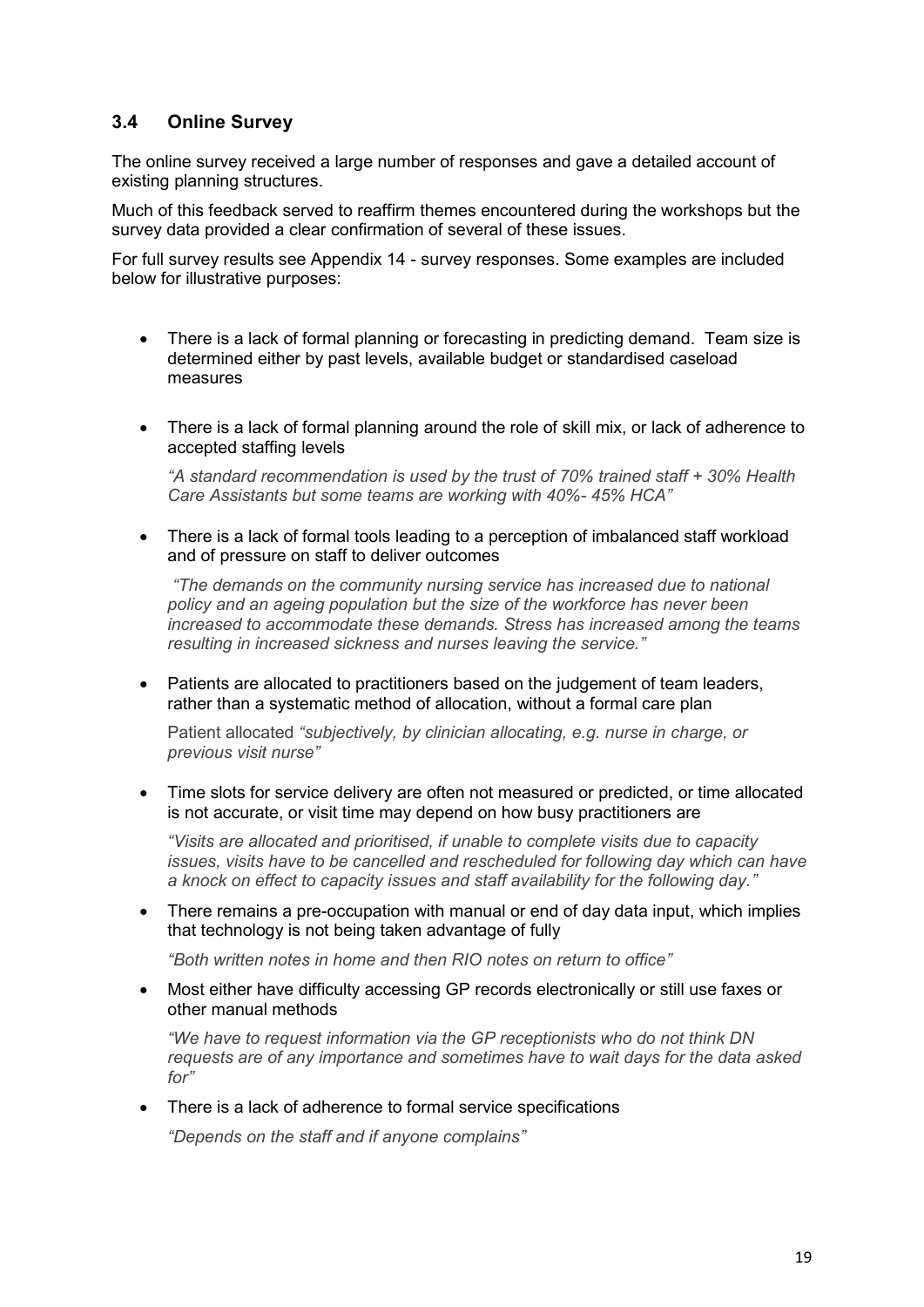Most are not capturing visit data around outcomes, diagnosis, or acuity / severity and complexity

*"Most of this information is available to collect but little evidence it is currently used"* 

 Several different tools are being used, most developed locally or by neighbouring authorities, indicating a lack of sharing, and missed opportunities in sharing best practice and creating a common framework.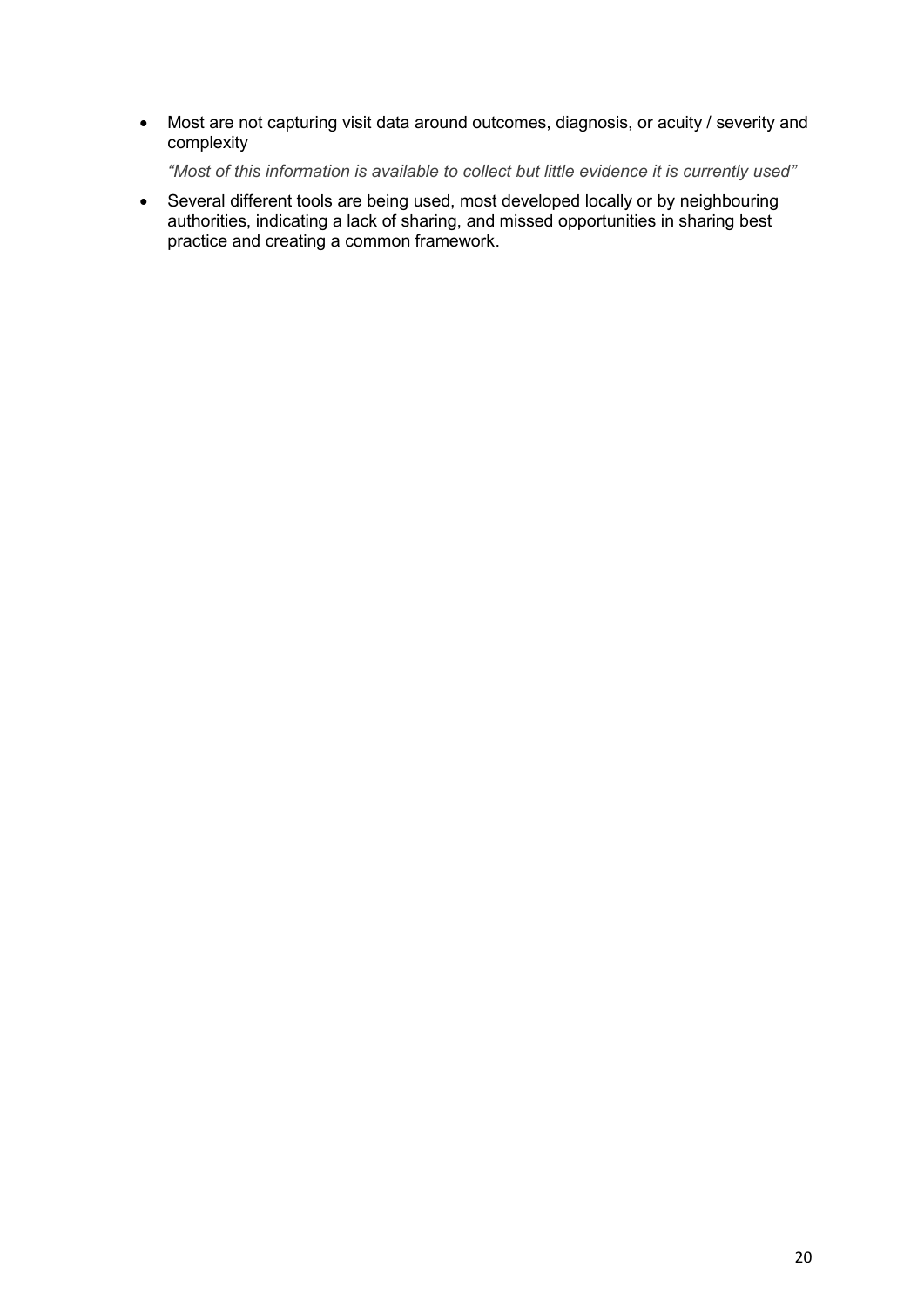# **4. Discussion – method classification**

This section seeks to clarify the objectives and functions of different planning methodologies used to inform decisions around workforce and caseload allocation. This will help to distinguish the types of methods addressed in the previous section, and align with the approach adopted in the recommendations.

The needs expressed during the consultation reflect that stakeholders see the benefit in both operational and strategic solutions to workforce planning and caseload management. They appreciate the requirement to link workforce to demand; they also see the benefit in using a tool which allocates patients to the workforce efficiently and effectively.



### **Table 4.1 – method classifications**

### **4.1 Operational service planning**

Scheduling tools allocate patient visits to the available workforce to facilitate resource allocation decisions. Several examples were included in our method assessments (Stockport, South Tyneside, Virgin Care) and many others excluded due to time limitations.

Scheduling tools assist operations by matching current patient caseloads and available workforce in the current day or week. They are often linked directly with health databases to access patient records, and performance management systems to allow staff to input clinical and non-clinical time. This may deliver powerful new reporting features and the ability to validate in-built assumptions around activity times etc.

Outcomes from successful application of these tools include:

- $\bullet$  Increased efficiency optimum use of staff time
- Reduced administration time
- Collection of more comprehensive and better quality patient data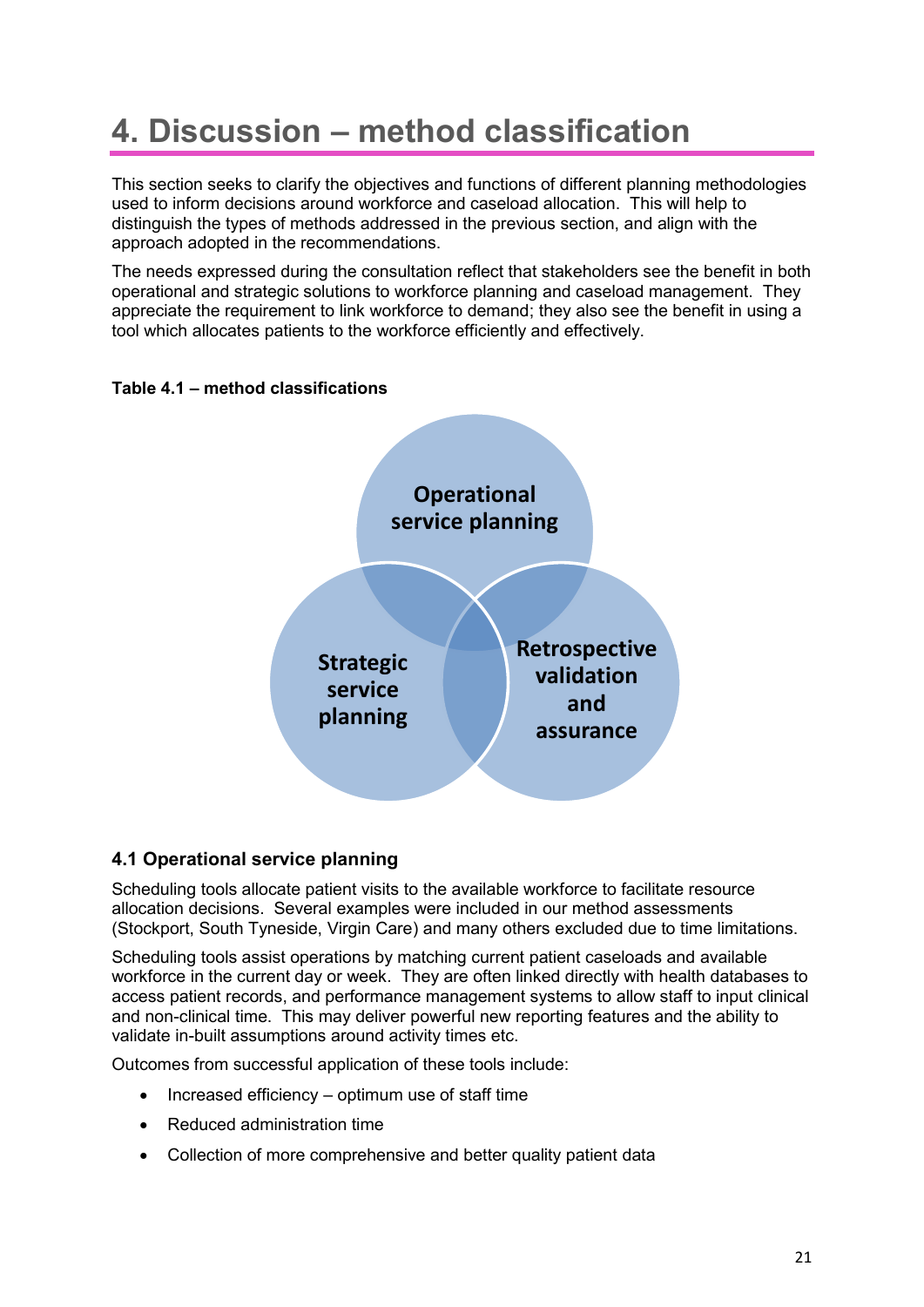- Risk management (ensuring visits are completed on time, in line with specification, and by the right grade of staff)
- Improved patient / outcomes focus
- Performance improvement identifying and addressing variations, harmonising service delivery with specification

Several scheduling tools use bespoke software, in many cases commissioned from third party developers.

### **4.2 Strategic service planning**

This refers to methods that adopt a wider and longer term view of demand and supply when compared with operational solutions. It takes a "bottom-up" view of demand, bases future service requirements on the changing needs of the local population; it is not constrained by existing levels of services, budget or workforce. This enables the provider to build strategy around future population demographics, service offer and workforce roles.

Strategic planning should inform and prompt the following types of decisions:

- Changes to the service programme (care pathways and services offered)
- Changes to the service specifications (how care pathways and services are performed)
- Changes to workforce roles (clinical and clinical support roles)
- Additional workforce requirements by locality
- Rebalancing the locality structure

This allows the service provider to predict future demand based on the requirements of the local population at the service level, and sensitise team and practitioner caseloads in line with local demographics.

Strategic tools require predictions about the future in terms of population, public health, referrals/presentations, service delivery and workforce capacity. These should be robust and attainable, and where possible informed by performance data.

We found fewer examples of this based on the work performed. Scheduling tools may balance workforce availability with delivery requirements (for a day or a week), however this is generally not linked to overall care pathways, outcomes and service strategies.

### **4.3 Retrospective validation and assurance**

Several planning systems analyse data collected from service delivery, and use this information to either internally or externally validate results, identifying variations and improvement opportunities. These can inform opportunity identification, performance improvements, caseload assessment and sensitisation.

These may be standalone (UWL, Scotland, Virgin Care), or one of the functions included in a scheduling tool (Stockport, North Tyneside). Data is usually collected at the workforce level via staff timesheets or similar. This enables analysis of staff time, number, type and length of visits, clinical support activity, travel time etc, allowing comparison across localities or providers.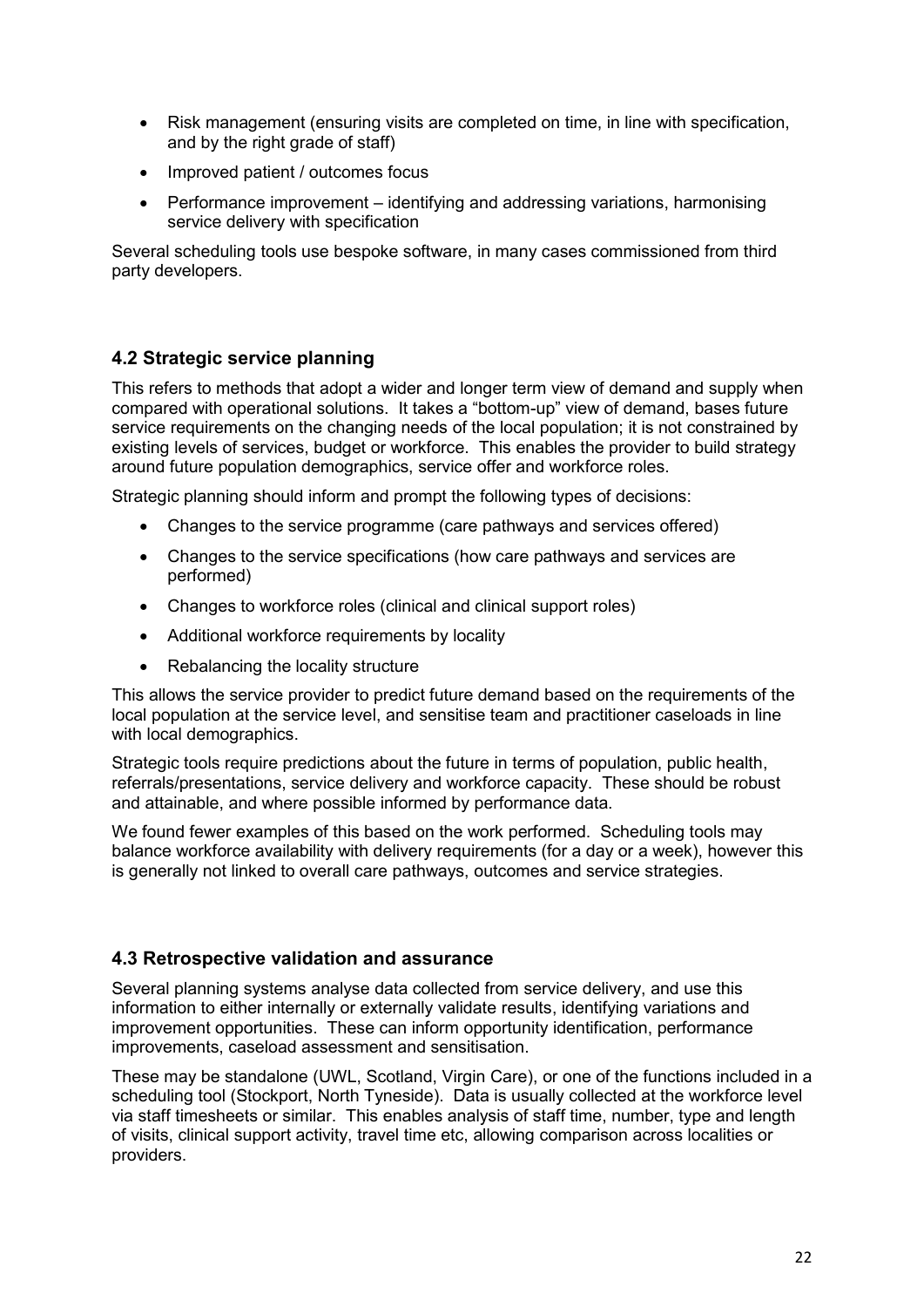Some variations may be noted, for instance due to caseload complexity or geographic factors. Unexplained variations can then be focused on and discussed, to understand differences and drive performance improvement.

These methods collect data around current performance and variations in service delivery. They offer some "top-down" planning potential, extrapolating averages and trends resulting from the analysis. This effectively establishes a baseline for service delivery, capturing information around existing activity to identify variations. This may also provide a sense check for predictions of future service delivery, e.g. achievability of delivery times.

These systems do not usually capture patient conditions, severity, care pathways, or outcomes to inform future demand. This may be due to the method of data capture or the subjective nature of these classifications. These methods are focused on retrospective analysis, and do not forecast future planned and anticipated changes or facilitate strategic development as outlined above.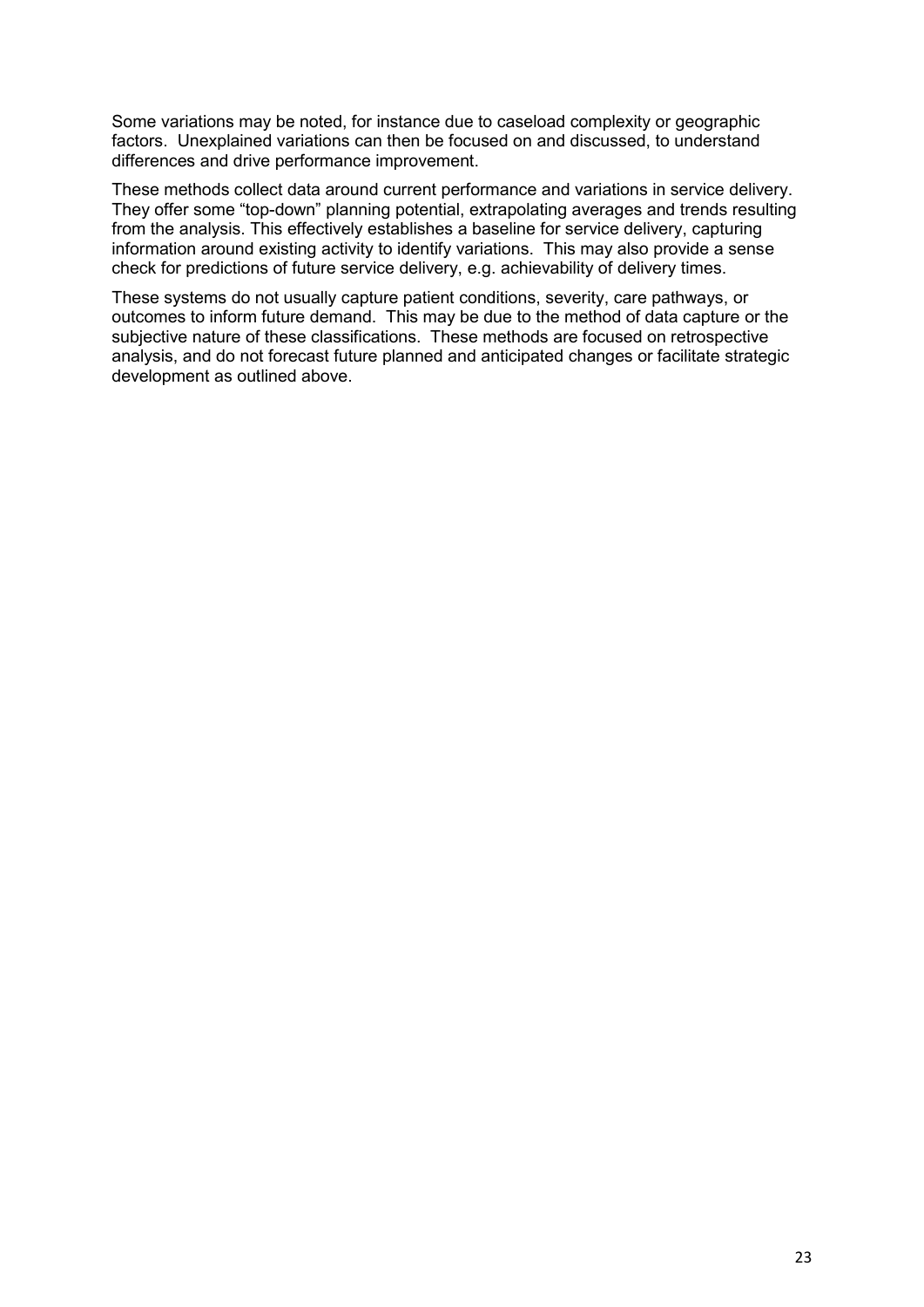# **5. Conclusions**

This consultation has provided a wide cross section of opinions and responses from various organisations involved in providing or commissioning services.

Those organisations want better access to methods to produce objective, robust information to help plan workload. There has been very little resistance to the idea of new methods, despite the potential impact on existing decision making processes.

The project reviewed several caseload allocation methods currently implemented by service providers. Most of these have been developed locally and driven by local requirements. Most are operational in nature, focusing on scheduling, caseload allocation or validation / assurance of performance data.

The findings of this consultation support the view that a new national planning tool is required to assist providers to inform decision making around District Nurse workforce planning. The recommendations outline the steps required to achieve this.

Any new framework must be accessible and available to all service providers. To ensure this, the recommendations we have provided operate within the following context. A new system should:

- Not depend on existing hardware or software / systems
- Be easy to access, implement and maintain
- Be standardised but flexible able to reflect local requirements
- Be iterative improved over time to reflect new ideas and changes, and updated via a local folder
- Facilitate comparison able to be compared and validated against other providers
- Be supported if required external support should be available to assist with implementation, ongoing maintenance and resolving issues
- Be owned and managed by the service providers, reflecting local intelligence and strategies

It is acknowledged that any new system will never suit everyone's requirements. This reflects the variation in existing tools and systems, data quality, local strategies, current challenges impacting the service, and management outlook.

However the intention is to provide a methodology which is sufficiently flexible to accommodate different requirements and able to develop over time, providing a valuable and open resource to assist providers in improving their services, inform strategy and provide robust reporting for management and commissioners.

The findings and conclusions of this work will support commissioners and service providers to understand the range of ways in which District Nursing services are allocated on a daily basis to the population they serve and the potential use of the data collected during this process, including measurement of the volume of activity against agreed local tariffs for specific interventions and the consequent patient outcomes.

The report has also explored the challenges that exist in accurately predicting the future demand for the District Nursing service from the caseload scheduling/allocation data and demonstrated that further work on this area is needed in order to support commissioners with a robust workforce planning tool which adopts a more strategic approach.

Many service providers have indicated that they are keen to see the report to inform the planning, development and implementation of caseload allocation tools within their own areas.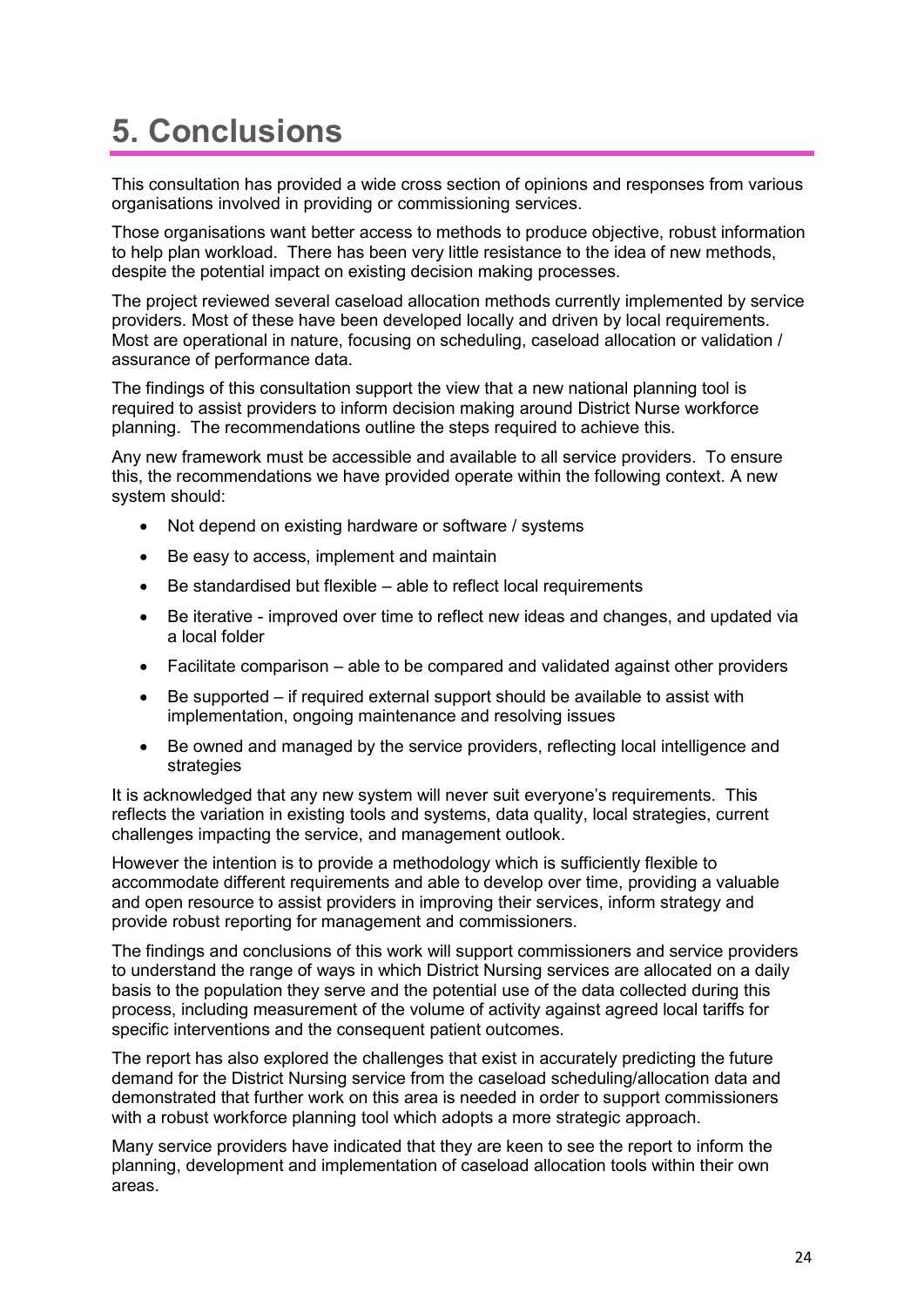# **6. Proposed Development**

The following section describes the QNI's proposals for the development of a workforce planning tool which would build on the findings and conclusions of the work reported on within this paper.

There are two distinct priorities for the QNI's proposals for the next phase of the project:

## **1. Strategic workforce planning tool**

A tool facilitating comparison across providers should be developed. This will enable sharing of best practice, identify differences (and opportunities) across services and provide robust, evidence based reporting to inform commissioners about local workforce requirements.

It should be noted that the key prerequisite will be the collection and reporting of robust performance data. Quality activity data ensures that planning can be compared to existing performance. These initiatives are specific to the providers and require local action.

A bespoke solution is required due to the lack of available tools in this area. The tool will be developed within the following parameters:

- Reflect a standardised approach to service profiling to facilitate uniformity and comparison of data, whilst providing sufficient flexibility to reflect local differences
- Align to established existing activity datasets
- Draw on existing provider datasets to provide an initial baseline, for activity data, staff clinical support activity, patient referrals, intensity / frequency of visits
- Enable providers to develop a future local service programme, reflecting service delivery and intensity across each care pathway
- Profile local population, predicting health needs, referrals and activities required to deliver the required service programme
- Profile the local workforce over the longer term, predicting availability and capacity to meet demand requirements

This will provide:

- An objective approach to profiling local demand
- Ability to forecast future service requirements
- Workforce planning data
- External validation, providing a national comparator dataset to compare different components of the provider's service
- Define a national standard of DN workforce planning datasets